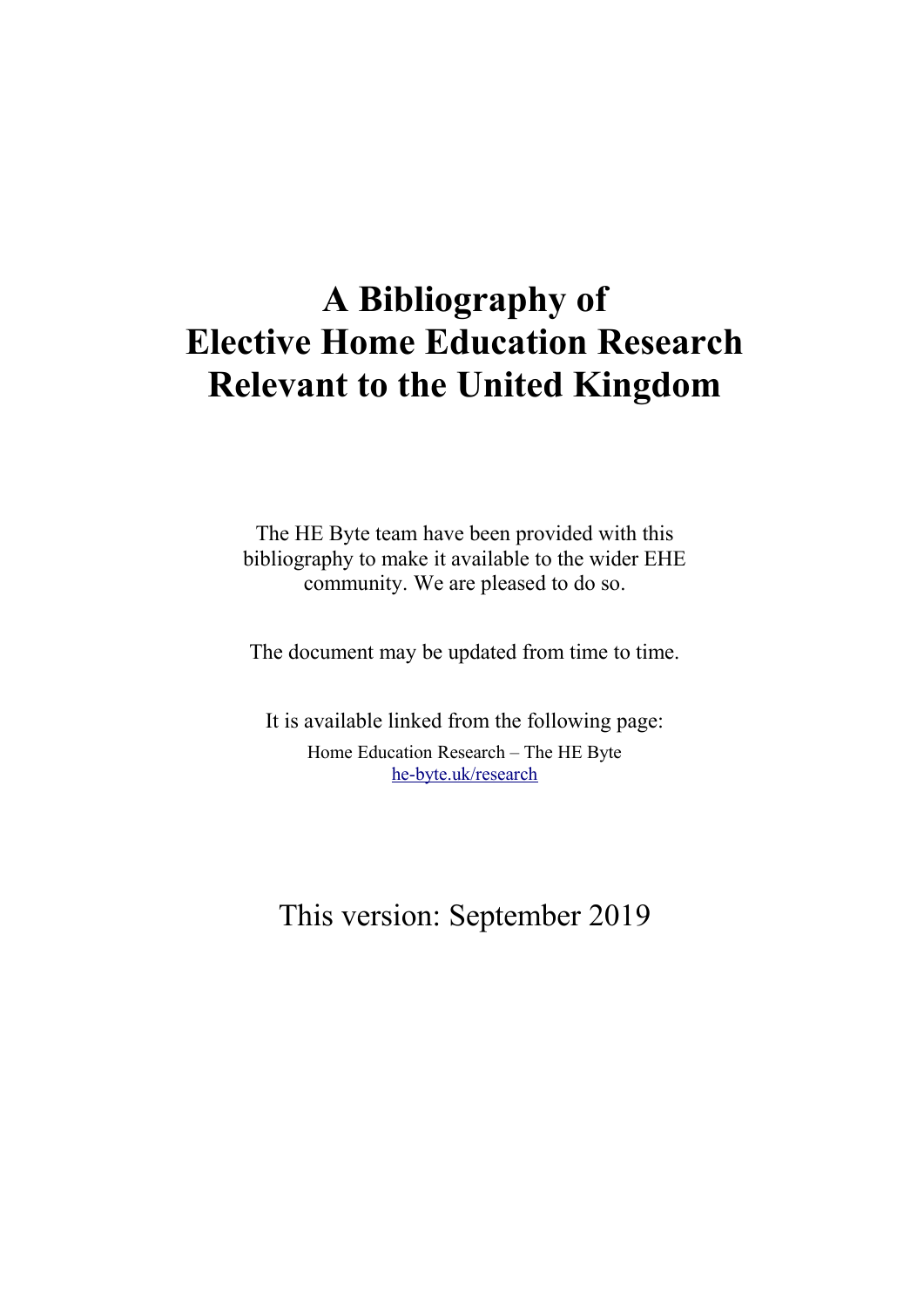Helen Lees online journal articles <https://www.othereducation.org/index.php/OE/issue/archive>

Aldrich, R. (2000) From Board of Education to Department for Education and Employment, Journal of Educational Administration and History, 32(1,) p. 8-22.

Allen, F. (2011) Out of school, out of sight, 4 November 2011, London, Times Educational Supplement.

Archard, D. W. (2014) Children's Rights, in Zalta E.N. (Ed.,) The Stanford Encyclopaedia of Philosophy, Summer 2016 Edition.

Arnall, J. L. (2018). Team of Thirty Unschoolers Survey. Unschooling To University: Relationships matter most in a world crammed with content, p. 16-18. [Online] Available from: [https://www.self](https://www.self-directed.org/resource/team-of-thirty-unschoolers-survey)[directed.org/resource/team-of-thirty-unschoolers-survey](https://www.self-directed.org/resource/team-of-thirty-unschoolers-survey)

Arora, T.C. (2006) Elective home education and special educational needs, Journal of Research in Special Educational Needs, 6(1,) p. 55-66.

Association of Directors of Children's Services (2016) Overview of the ADCS Survey on Elective Home Education, May 2016, Association of Directors of Children's Services, [http://adcs.org.uk/assets/documentation/ADCS\\_EHE\\_survey\\_summary\\_analysis\\_FINAL.pdf](http://adcs.org.uk/assets/documentation/ADCS_EHE_survey_summary_analysis_FINAL.pdf)

Association of Directors of Children's Services (2016a) Update for the April meeting of the ADCS Council of Reference, Association of Directors of Children's Services (ADCS) <http://adcs.org.uk/general-subject/article/ea-and-spi-april-2016-update>

Association of Directors of Children's Services (2017) Summary Analysis of the ADCS Elective Home Education Survey October 2017, Executive summary. Association of Directors of Children's Service, [http://adcs.org.uk/assets/documentation/ADCS\\_EHE\\_Survey\\_Analysis\\_2017\\_FINAL.pdf](http://adcs.org.uk/assets/documentation/ADCS_EHE_Survey_Analysis_2017_FINAL.pdf)

Aurini, J. and Davies, S. (2005) Choice Without Markets: Homeschooling in the Context of Private Education. British Journal of Sociology of Education, 26:4, 461-474, DOI: 10.1080/01425690500199834

Badman, G. (2009) Report of the Secretary of State on the Review of Elective Home Education in England. Norwich, TSO.

Badman, G. (2009a) Elective Home Education, An Overview of Evidence, Schools Analysis and Research Division, abridged version available as annex to Memorandum submitted by the Department for Children, Schools and Families in CSFC, 3010b, Ev1-Ev20.

Baker Appeal (1962) held at Norfolk Quarter Sessions by the Appeal Committee on 17th July 1962, unpublished.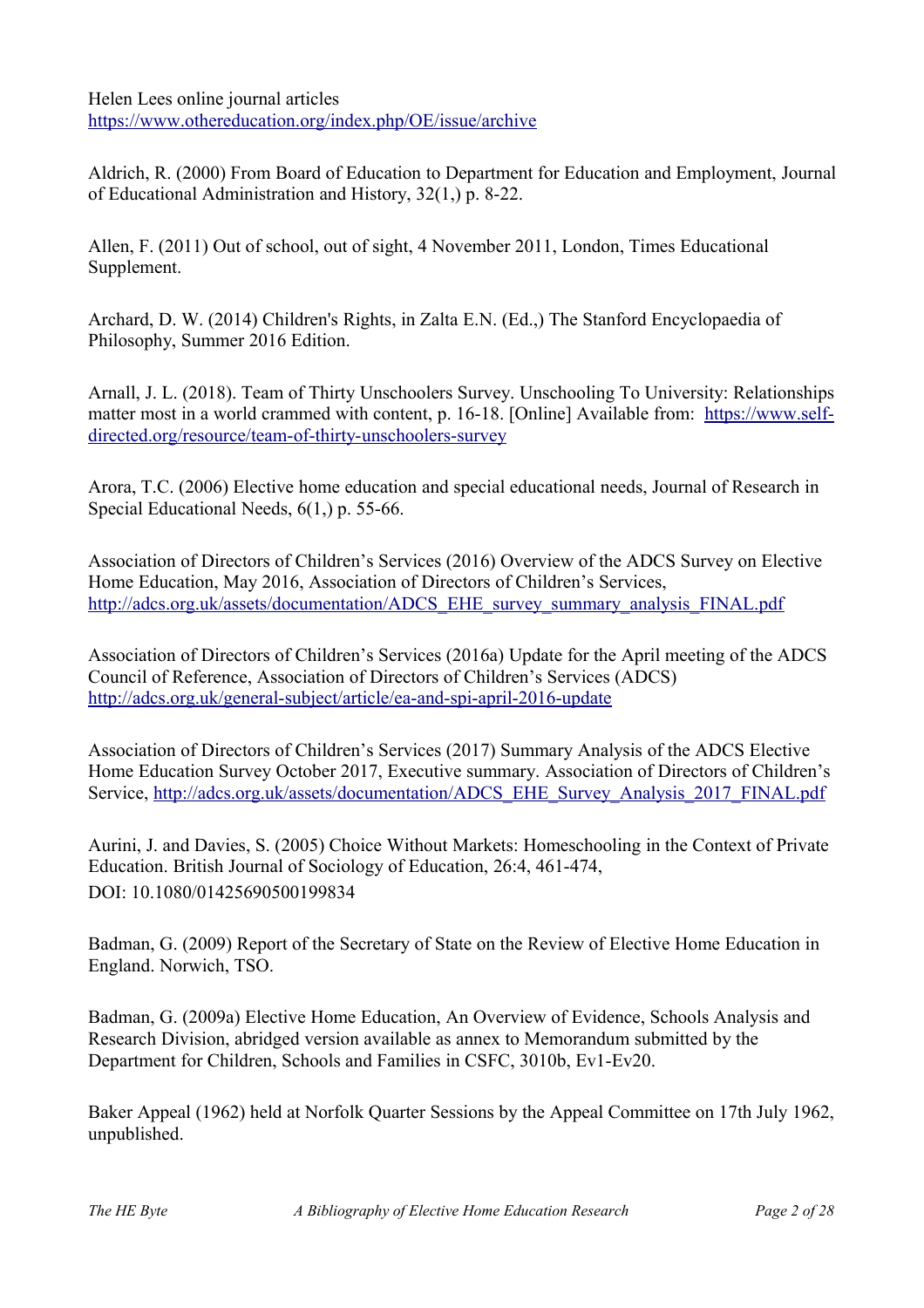Baker, J. (1964) Children in Chancery, London, Hutchinson.

Balls, E. (2009) Live webchat with Ed Balls. 9 September 2009, Mumsnet, <http://www.mumsnet.com/onlinechats/ed-balls>

Balls, E. (2010) Home-educated children need more protection, 3 August 2010, London, The Guardian, [https://www.theguardian.com/education/2010/aug/03/michael-gove-ed-balls-home](https://www.theguardian.com/education/2010/aug/03/michael-gove-ed-balls-home-education)[education](https://www.theguardian.com/education/2010/aug/03/michael-gove-ed-balls-home-education) (accessed 7 March 2017.)

Barson, L. (2004) Communities of practice and home education (HE) support groups, Paper presented at the Annual Conference of the British Educational Research Association, University of Manchester, 2004.

BBC (2010c) Home Education, Inside Out East Anglia, transmitted 2 February 2010.

BBC (2015) Rising numbers of pupils' home educated, 21 December 2015, BBC News online, <http://www.bbc.co.uk/news/education-35133119>

Beck, C. (2015) Home education and social integration. In: Rothermel P. (ed) International Perspectives on Home Education. Hants: Palgrave Macmillan.

Bendall, J. (1997) Educating Your Child at Home, London, Education Otherwise Association.

Bennett, R. (2018) Extremists use schools to pervert education, says Ofsted Head Amanda Spielman - British values are being undermined, warns chief inspector, 1st February 2018, The Times, [https://www.thetimes.co.uk/article/ofsted-chief-extremists-use-schools-to-pervert-education](https://www.thetimes.co.uk/article/ofsted-chief-extremists-use-schools-to-pervert-education-lf0thkwjp)[lf0thkwjp](https://www.thetimes.co.uk/article/ofsted-chief-extremists-use-schools-to-pervert-education-lf0thkwjp) (accessed 1 February 2018.)

Bhopal, K. and Myers, M. (2016) Marginal groups in marginal times, Gypsy and Traveller parents and home education in England, British Educational Research Journal, 42(1), p. 5-20.

Bhopal, K. and Myers, M. (2018) 'Home Schooling and Home Education: Race, Class and Inequality' Routledge.

Blok, H. (2004) Performance in home schooling, an argument against compulsory schooling in the Netherlands, International review of Education, 50(1), p. 39-52.

Blok, H. and Karsten, S. (2011) Inspection of home education in European countries. European Journal of Education, 46(1,) p. 138-152.

Blok, H., Merry, M.S. and Karsten, S. (2016) The Legal Situation of Home Education in Europe, The Wiley Handbook of Home Education, p. 395.

Boschee, B.F. and Boschee, F. (2011) A profile of homeschooling in South Dakota, Journal of School Choice, 5(3), p. 281-299.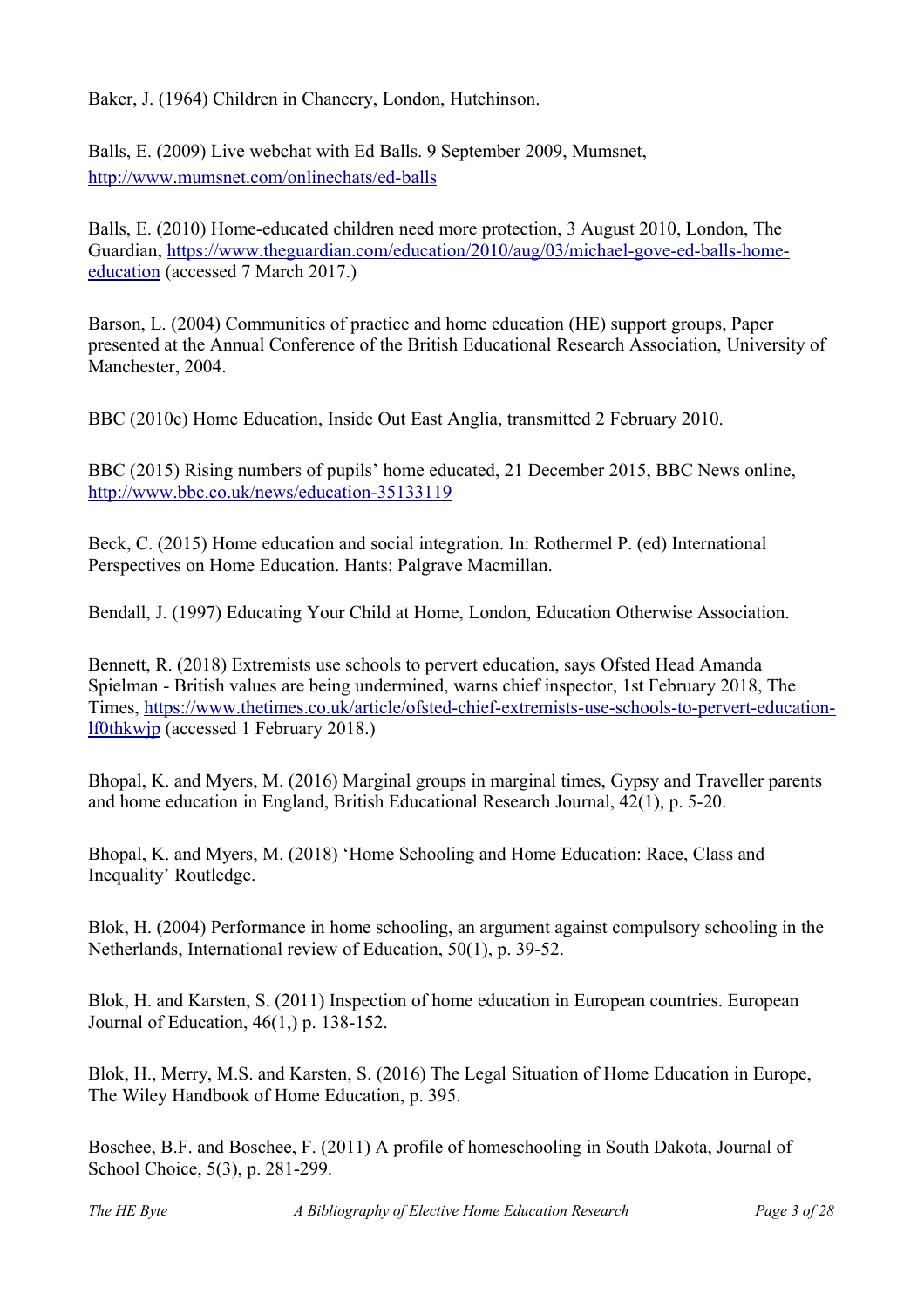Brint, S., Contreras, F. M. and Matthews, T. M. (2001) Socialization messages in primary schools, An organizational analysis, Sociology of Education, 74, p. 157–180.

Burke, B. (2007) Home education, the experience of parents in a divided community, Doctoral dissertation, Institute of Education, University of London.

Bussey, C. (2016) No school yet, please, we want to give our daughter a home start, 26 November 2016, London, Telegraph, UK.

Butler, S. 'The 'H' Word: Home Schooling.' Gifted Child Today, Sep/Oct2000, Vol. 23, Issue 5 [Online] Available from: [file:///C:/Users/Wendy/AppData/Local/Microsoft/Windows/Temporary](file:///C:/Users/Wendy/AppData/Local/Microsoft/Windows/Temporary%20Internet%20Files/Content.Outlook/8XZPA0H0/HOME%20SCHOOLING%20AND%20GIFTED%20CHILDREN.htm#db=eue&AN=3704788) [%20Internet%20Files/Content.Outlook/8XZPA0H0/HOME%20SCHOOLING%20AND](file:///C:/Users/Wendy/AppData/Local/Microsoft/Windows/Temporary%20Internet%20Files/Content.Outlook/8XZPA0H0/HOME%20SCHOOLING%20AND%20GIFTED%20CHILDREN.htm#db=eue&AN=3704788) [%20GIFTED%20CHILDREN.htm#db=eue&AN=3704788](file:///C:/Users/Wendy/AppData/Local/Microsoft/Windows/Temporary%20Internet%20Files/Content.Outlook/8XZPA0H0/HOME%20SCHOOLING%20AND%20GIFTED%20CHILDREN.htm#db=eue&AN=3704788)

Carnie, F. (2017) Alternate Approaches to Education, a guide to teacher and parents (2nd ed.,) Abingdon, Routledge.

Casey, L. (2016) The Casey Review, a review into opportunity and integration, 5 December 2016, Department for Communities and Local Government, Open Government Licence, The Information Policy Team, The National Archives.

Cemalcilar, Z. (2010) Schools as Socialisation Contexts, Understanding the Impact of School Climate Factors on Students' Sense of School Belonging, Applied Psychology, 59, p. 243-272.

Channel 4 (2017) Feral Families, Broadcast on Channel 4 at 9pm, 26 October 2017, <http://www.channel4.com/programmes/feral-families/on-demand/65568-001>(accessed 27 October 2017.)

Charles-Warner, W. (2014) Interpretation of Elective Home Education Legislation and Guidelines, Walsall, Centre for Personalised Education.

Charles-Warner, W. (2016) Home Education and the Safeguarding Myth: Analysing the Facts Behind the Rhetoric. [http://www.personalisededucationnow.org.uk/wp](http://www.personalisededucationnow.org.uk/wp-content/uploads/2015/02/home-education-and-the-safeguarding-myth-signed.WCW_-1.pdf)[content/uploads/2015/02/home-education-and-the-safeguarding-myth-signed.WCW\\_-1.pdf](http://www.personalisededucationnow.org.uk/wp-content/uploads/2015/02/home-education-and-the-safeguarding-myth-signed.WCW_-1.pdf)

Charles-Warner, W (2017) 'Radicalisation of Home Educated Children' Walsall, Centre for Personalised Education [Online] [http://www.personalisededucationnow.org.uk/wp](http://www.personalisededucationnow.org.uk/wp-content/uploads/2018/06/Radicalisation-of-Home-Educated-Children-research.-MARCH-2107.-WCW.-Final.pdf)[content/uploads/2018/06/Radicalisation-of-Home-Educated-Children-research.-MARCH-2107.-](http://www.personalisededucationnow.org.uk/wp-content/uploads/2018/06/Radicalisation-of-Home-Educated-Children-research.-MARCH-2107.-WCW.-Final.pdf) [WCW.-Final.pdf](http://www.personalisededucationnow.org.uk/wp-content/uploads/2018/06/Radicalisation-of-Home-Educated-Children-research.-MARCH-2107.-WCW.-Final.pdf)

Cheasley, S (2018) 'A Comparative Analysis of Home Education in Eight Local Authorities and Nationally' [Online] [http://www.personalisededucationnow.org.uk/2018/08/28/comparative](http://www.personalisededucationnow.org.uk/2018/08/28/comparative-analysis-home-education-eight-local-authorities-nationally-preliminary-report)[analysis-home-education-eight-local-authorities-nationally-preliminary-report](http://www.personalisededucationnow.org.uk/2018/08/28/comparative-analysis-home-education-eight-local-authorities-nationally-preliminary-report)

Children Act 1989, London, HMSO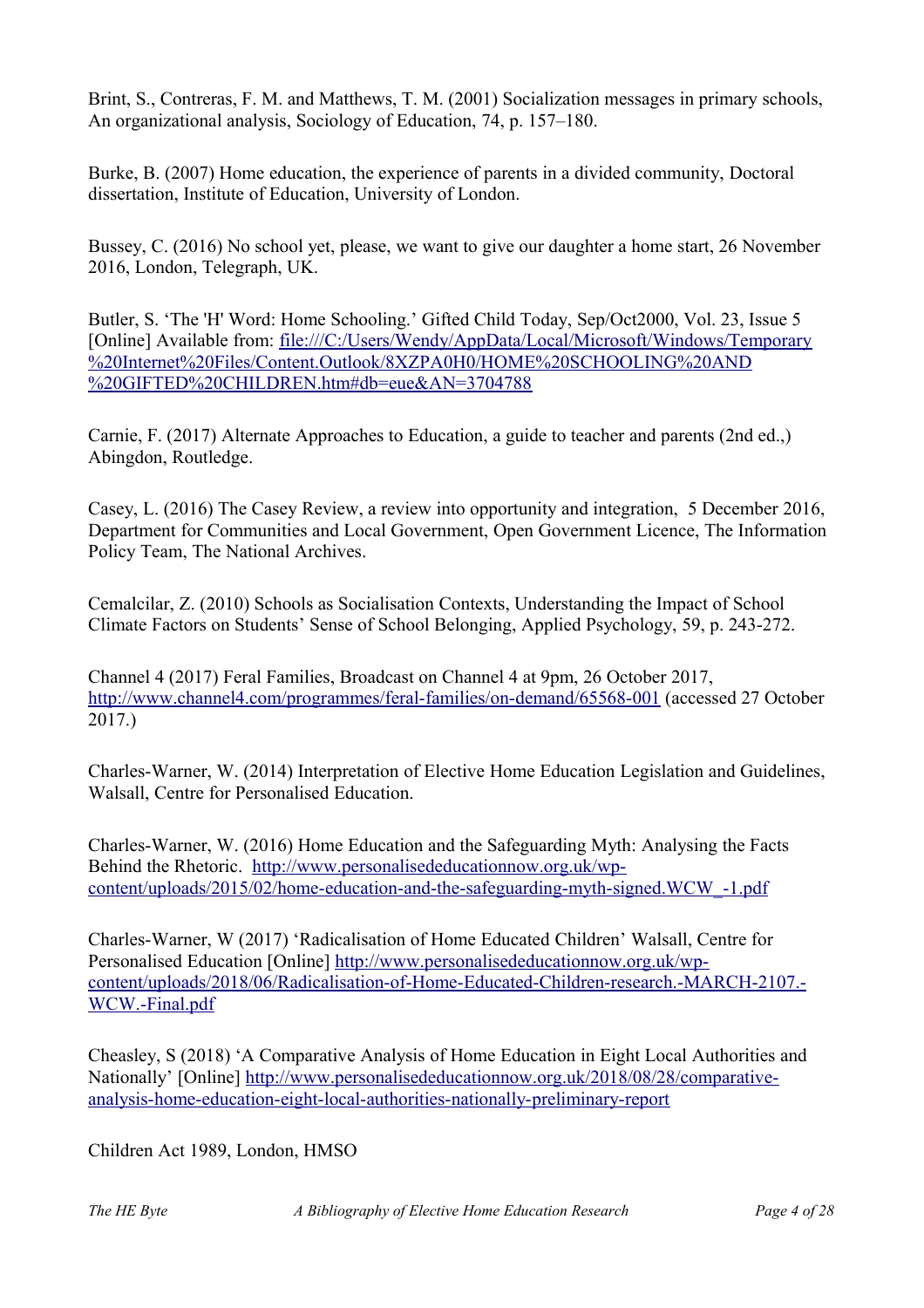Children Act 2004, London, HMSO

Children, Schools and Families Act 2010, London, HMSO.

Children, Schools and Families Bill Schedule 1, 2010, London, HMSO.

Children, Schools and Families Select Committee (2009) The Review of Elective Home Education, second report, Profile of the Home Educating Population, Motivations for home educating, 16 December 2009, Minutes of Evidence - Vol II. (HC 39-II) The House of Commons London, The Stationery Office Limited.

Children, Schools and Families Select Committee (2009a) The Review of Elective Home Education, Evidence Base for The Registration on Monitoring Recommendations, Parliament UK, <http://www.publications.parliament.uk/pa/cm200910/cmselect/cmchilsch/39/3906.htm#note34>

Children, Schools and Families Select Committee (2009b) The Review of Elective Home Education, Second Report of session 2009-10, Report together with formal minutes. HC 39-1, House of Commons London, The Stationery Office Limited.

Children, Schools and Families Select Committee (2010) From Baker to Balls, The Foundations of the Education System, Ninth Report of Session 2009–10. London, House of Commons London, The Stationery Office Limited.

Clegg, Annie (2001) 'Children's rights to greater freedom and self-determination : a philosophical appraisal of the ethics of autonomous education' [Online] [https://ethos.bl.uk/OrderDetails.do;jsessionid=A07C57288D4EB2D0AC8439C4FB4F85D8?](https://ethos.bl.uk/OrderDetails.do;jsessionid=A07C57288D4EB2D0AC8439C4FB4F85D8?uin=uk.bl.ethos.249812) [uin=uk.bl.ethos.249812](https://ethos.bl.uk/OrderDetails.do;jsessionid=A07C57288D4EB2D0AC8439C4FB4F85D8?uin=uk.bl.ethos.249812)

Cohen, S. (1973) Folk Devils and Moral Panics, St Albans, Paladin.

Conroy, J.C. (2010) The state, parenting, and the populist energies of anxiety. Educational Theory, 60(3,) p. 325-340.

Counter-Terrorism and Security Act 2015, Part 5, The Prevent Duty.

Daniels, R.M. (2017) Exploring the motivations and practices of parents home educating their children with ASD, Doctor in Education Degree Thesis, UCL, Institute of Education, University College London, March 2017.

D'Arcy, K. (2014) Travellers and home education, Safe spaces and inequality, London, Trentham/IOE Press.

D'Arcy, K. (2014a) Home Education, School, Travellers, and Educational Inclusion, British Journal of Sociology of Education, 35(5,) p. 818-835.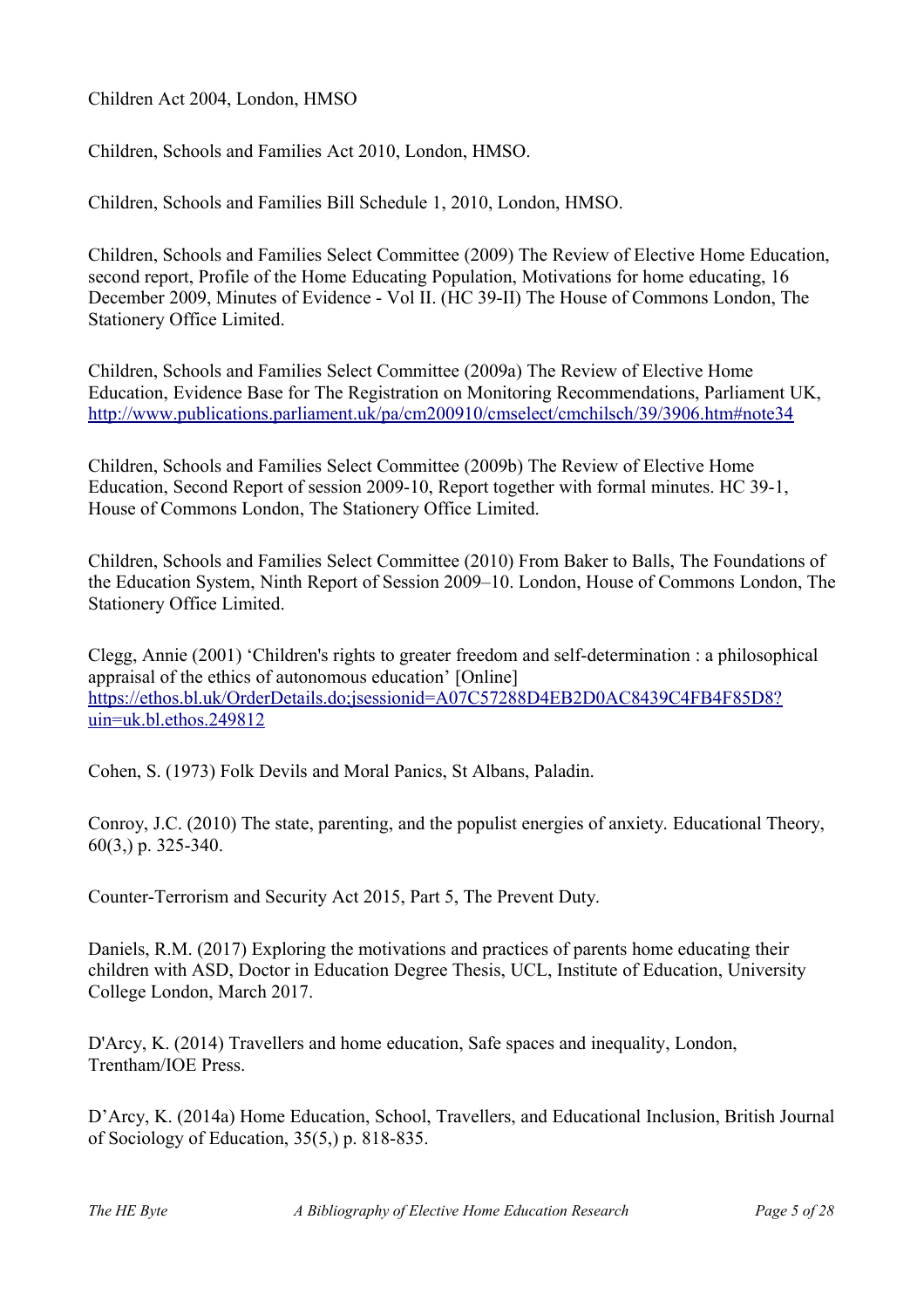D'Arcy, K. (2017) Using counter-stories to challenge stock stories about Traveller families. Race Ethnicity and Education, 20(5,) p. 636-649.

DCSF (2007) Guidelines for Local Authorities on Elective Home Education, London, DCFS.

DCSF (2009) Action to Ensure Children's Education and Welfare, DCSF Press Release, January 2009.

DCSF (2010) Memorandum submitted by the Department of Schools, Children and Families' in the Children, Schools and Families Committee 2010, The review of Elective Home Education, Second Report of Sessions 2009-10, Volume II, Oral and written evidence, Ev. 1-20 (HC 39-11), London, The Stationary Office.

DCSF (2010a) Legislative Scrutiny, Crime and Security Bill; Personal Care at Home Bill; Children, Schools and Families Bill. Joint Committee on Human Rights, 2 March 2010, (HL 67/HC 402,) The House of Commons, London, The Stationery Office Limited.

De Hoogh, S. (2007) 'Home Education: A Successful Educational Experiment?' Powerwood. [Online] Available from:<https://www.powerwood.org.uk/results-home-education>

Després, B. (2013) A question of resistance to home education and the culture of school-based education, Peabody Journal of Education, 88(3,) p. 365-377.

DfE (2011) The Department's new approach to advice and guidance, Issued 16 June 2011, [http://webarchive.nationalarchives.gov.uk/20140107140932/https://www.education.gov.uk/aboutdf](http://webarchive.nationalarchives.gov.uk/20140107140932/https://www.education.gov.uk/aboutdfe/statutory/a0076900/the-departments-new-approach-to-advice-and-guidance) [e/statutory/a0076900/the-departments-new-approach-to-advice-and-guidance](http://webarchive.nationalarchives.gov.uk/20140107140932/https://www.education.gov.uk/aboutdfe/statutory/a0076900/the-departments-new-approach-to-advice-and-guidance)

DfE (2015) The Prevent duty, Departmental advice for schools and childcare providers, June 2015, London, DfE/HM Government.

DfE (2015a) Children Missing Education Guidance. London, DfE/HM Government.

DfE (2016) Review of the role and functions of Local Safeguarding Children Boards, The government's response to Alan Wood CBE, 26 May 2016. London, DfE/HM Government.

DfE (2018) Home Education: Call for Evidence and Revised Guidance, published 10 April 2018, London, DfE/HM Government.

Dickens, J. (2015) Education committee chair Neil Carmichael brands lack of home education register a "scandal," 6 October 2015, Schools Week, [http://schoolsweek.co.uk/education](http://schoolsweek.co.uk/education-committee-chair-neil-carmichael-brands-lack-of-home-education-register-a-scandal)[committee-chair-neil-carmichael-brands-lack-of-home-education-register-a-scandal](http://schoolsweek.co.uk/education-committee-chair-neil-carmichael-brands-lack-of-home-education-register-a-scandal)

Donnelly, M. (2016) The Human Rights of Home Education. Journal of School Choice, 10(3,)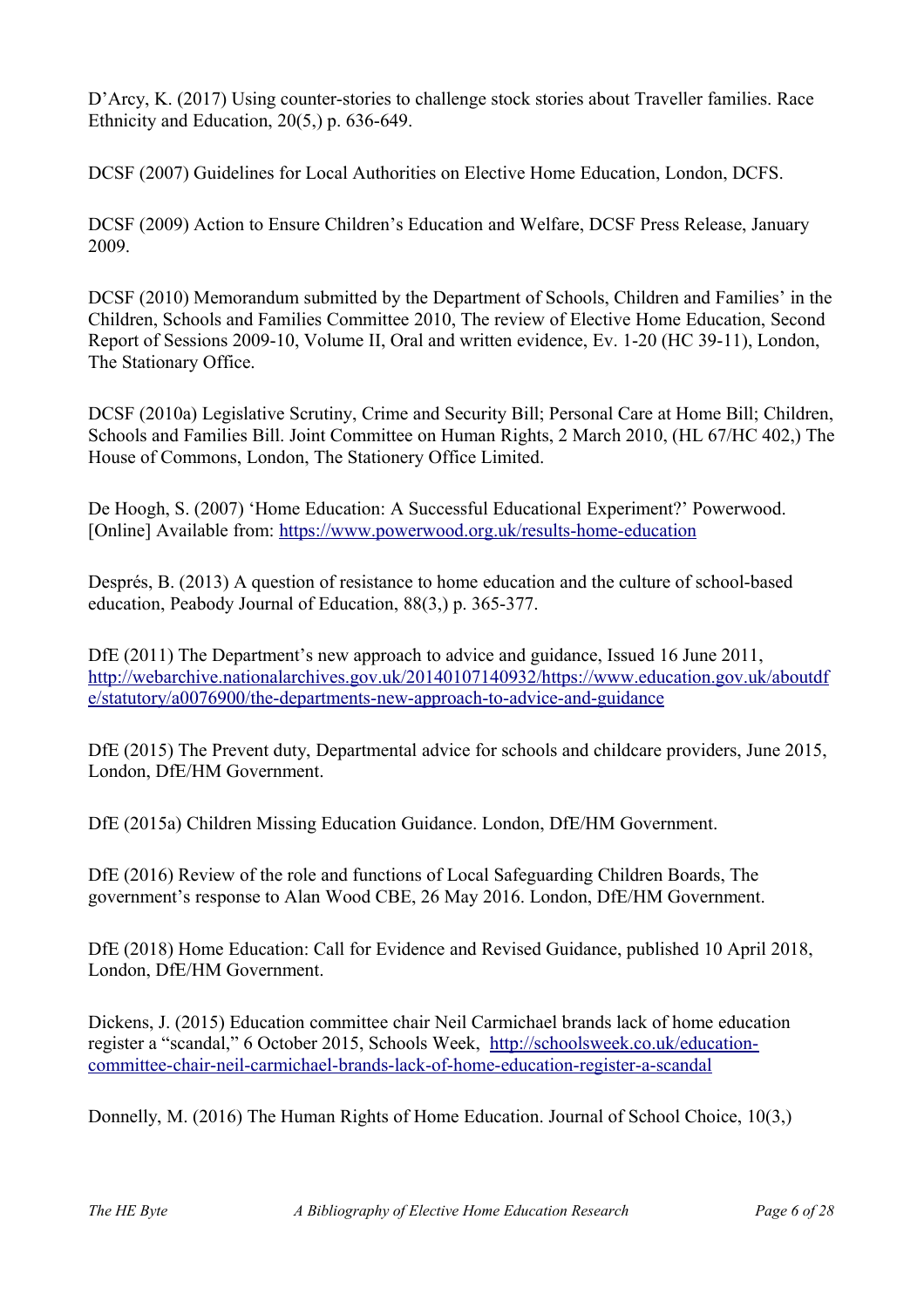Dowty, I. (2011) Observations on The Elective Home Education, Protocol and Procedures - Guidance Issued by Lancashire County Council, legal opinion, 20 November 2011, <https://lancashirehe.files.wordpress.com/2013/12/lancashire-observations-amended.pdf>

Dowty, T. (2004a) Tracking children, a road to danger in the Children Bill? What type of help families need and what help is available now? Paper presented at London School of Economics, Department of Social Policy workshop on 6 April 2004.

Dowty, T. (2004b) Children Bill, monitoring problems; while the state spies on families to 'see what services they need,' 19 May 2004,<http://www.spiked-online.com/index.php/site/article/2393>

Eddis, S. (2007) A comparative study of attitudes towards home education, held by state officials and home educators in England and Wales, and in Florida, USA, Doctoral dissertation, University of Surrey.

Eddis, S. (2015) A Case of mistaken Identity, Perspective of Home Educators of State Officials in England and Wales and Florida, USA, In Rothermel, P. (Ed.,) International Perspectives on Home Education: Do we still need schools, London, Palgrave MacMillian, p. 99-110.

Education Act 1876, London, HMSO.

Education Act 1902, London, HMSO.

Education Act 1944, London, HMSO.

Education Act 1996, London, HMSO.

Education Act 2002, London, HMSO.

Education and Inspections Act 2006, London, HMSO.

Educational Excellence Everywhere (2016), March 2016, London, DfE/HM Government.

Education Otherwise (1999) Their Own Voices, London, Education Otherwise Association.

Education Otherwise (2010) Memorandum submitted by Education Otherwise, The review of Elective Home Education, Second report of sessions 2009-10, Volume II, Oral and written evidence, Ev.38-42, (HC 39-11,) London, DCSF/HM Government.

Education Otherwise (2014) Post Badman Review, [http://www.educationotherwise.net/?](http://www.educationotherwise.net/?option=com_content&view=article&id=130:downloadable-documents&catid=255:post-badman-review&Itemid=220) [option=com\\_content&view=article&id=130:downloadable-documents&catid=255:post-badman](http://www.educationotherwise.net/?option=com_content&view=article&id=130:downloadable-documents&catid=255:post-badman-review&Itemid=220)[review&Itemid=220](http://www.educationotherwise.net/?option=com_content&view=article&id=130:downloadable-documents&catid=255:post-badman-review&Itemid=220) (accessed 03 April 2017.)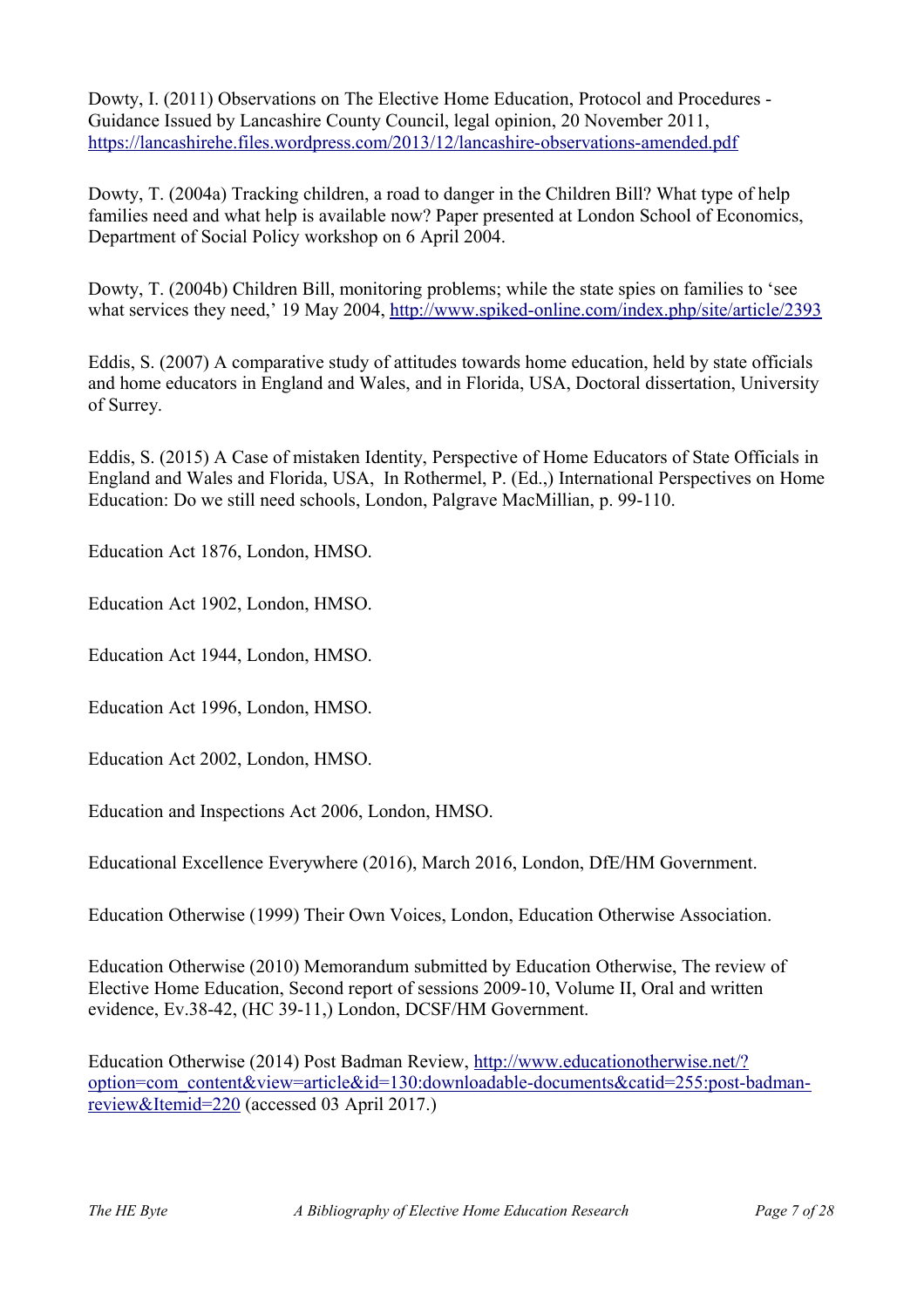Education Otherwise (2015) Elective Home Education and Safeguarding – Memorandum to NSPCC from Education Otherwise Trustees, Swaffham, Education Otherwise.

Education Otherwise (2015) Trustee Report to members, 16 February 2015, Swaffham, Education Otherwise.

Education Otherwise (2015) Report to EO Trustees from [EO] Trustees attending meeting with the Association of Elective Home Education Professionals, Swaffham, Education Otherwise.

Education Otherwise (2016) A Summary of the Law Relating to Home Education in England and Wales, Swaffham, Education Otherwise.

Education Otherwise (2017) 'An evidence-based review into safeguarding children who are educated at home,' a response to the Welsh review for service improvement for Elective Home Education in Wales, submitted online to CASCADE, Cardiff University, on 04 April 2017.

Education (Pupil Registration) Regulations 1995, London, HMSO.

Edwards, T. (2015) Shock child abuse claim as watchdog says parents use 'home schooling' as cover-up, Worcester, The Worcester News, 28 September 2015, [http://www.worcesternews.co.uk/news/13787923.Shock\\_child\\_abuse\\_claim\\_as\\_watchdog\\_says\\_pa](http://www.worcesternews.co.uk/news/13787923.Shock_child_abuse_claim_as_watchdog_says_parents_use__home_schooling__as_cover_up) rents\_use \_ home\_schooling\_as\_cover\_up (accessed 29 September 2015.)

Ellison, R. and Hutchinson, D. (2018) Children missing education, Children missing from education 2016-2017, Report for NCB, London, National Children's Bureau.

English, R. (2015) Use your freedom of choice, Reasons for choosing Homeschool in Australia, Journal of Unschooling and Alternative Learning, 9(17.)

English, R. (2016) Too cool for school? Why homeschooling numbers are increasing in Australia, Independent Education, 46(2,) p. 17.

European Convention on Human Rights 1950.

Evans, G.J. (2015) Stop Vilifying Home Education, withdraw your inaccurate report "Children Not Educated in School, Learning from case reviews," Online Petition, Nov 2015, [https://www.change.org/p/peter-wanless-ceo-nspcc-please-withdraw-your-report-children-not](https://www.change.org/p/peter-wanless-ceo-nspcc-please-withdraw-your-report-children-not-educated-in-school-learning-from-case-reviews)[educated-in-school-learning-from-case-reviews](https://www.change.org/p/peter-wanless-ceo-nspcc-please-withdraw-your-report-children-not-educated-in-school-learning-from-case-reviews)

Fensham-Smith (accepted) 'Becoming a home-educator in a networked world: towards the democratisation of educational alternatives?', Other Education: the journal of educational alternatives

Fensham-Smith (in production) 'Play is Power: invisible pedagogy in home-education', Review of Education Pedagogy, and Cultural Studies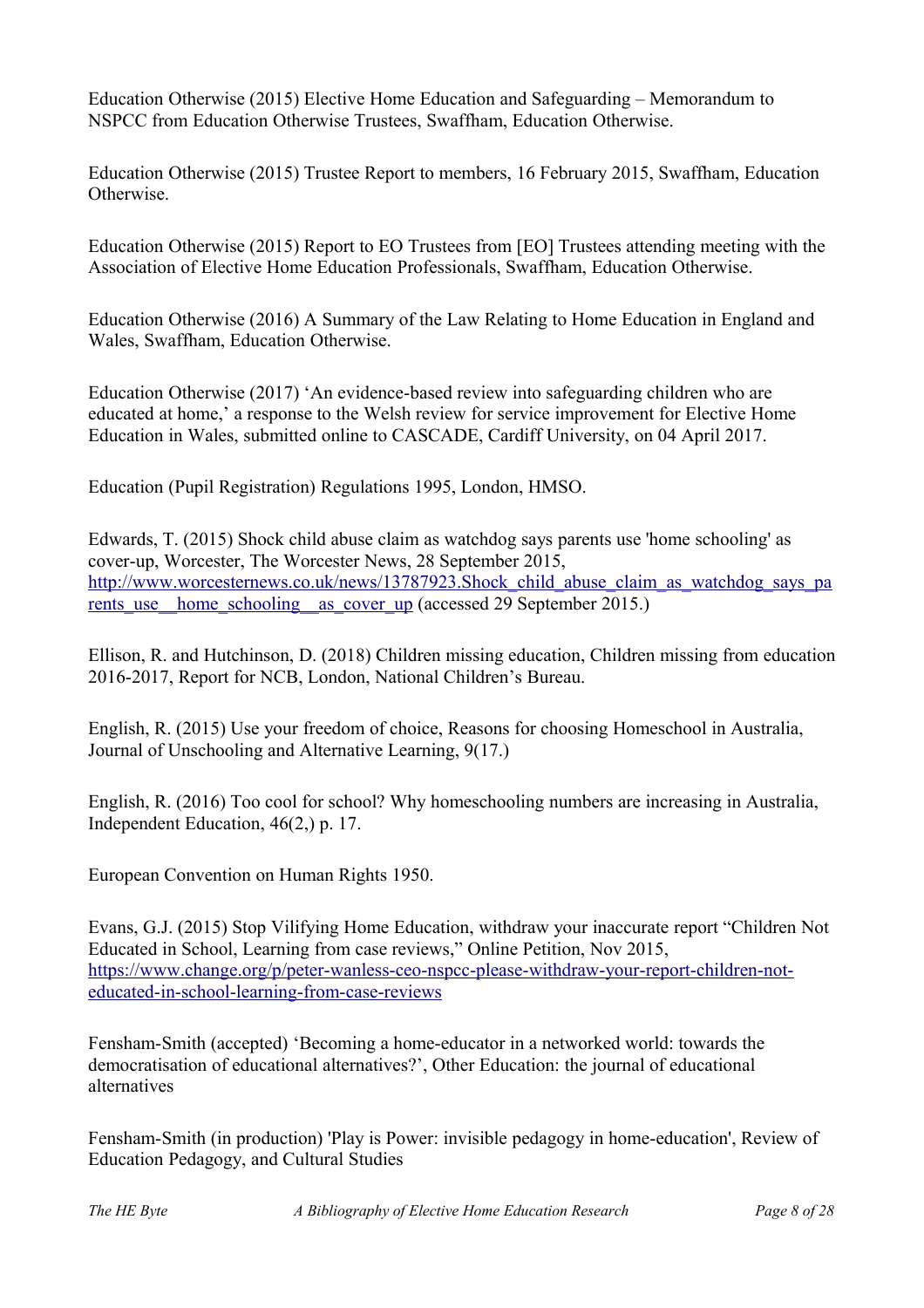Fensham-Smith, A.J. (2017). New Technologies, Knowledge Networks and Communities in Homeeducation, Unpublished PhD Thesis, Cardiff University. Available at:<http://orca.cf.ac.uk/101035> Fensham-Smith, A. J. (2014) 'Gypsy and Traveller Education: Engaging Families, A Research Report', Knowledge and Analytical Services, Welsh Government. Available at: <http://dera.ioe.ac.uk/21443/1/141125-gypsy-traveller-education-engaging-families-en.pdf> [Accessed: 22/07/2017].

Fensham-Smith, A.J. (2017) New technologies, Knowledge, Networks and Communities in Homeeducation, Doctoral dissertation, Cardiff University. - Amber's PhD thesis we could get from her.

Fensham-Smith, A.J. (2017) New technologies, Knowledge, Networks and Communities in Homeeducation, Doctoral dissertation, Cardiff University.

Flintshire Local Safeguarding Children Board (2012) Executive summary in respect of Sion D. (Mold, Flintshire,) Flintshire Local Safeguarding Children Board.

Forrester, G. and Taylor, E. (2011) Home Alone? Development in the surveillance and monitoring of home educated children in England, Paper presented to the British Education Research Association Annual Conference, Institute of Education, London, 6-8 September 2011.

Forrester, G., Maxwell, N., Slater, T. and Doughty, J. (2017) An evidence-based review of the risks to children and young people who are educated at home, Final Report, Commissioned by the National Independent Safeguarding Board, Wales, October 2017, CASCADE, Cardiff University.

Fortune-Wood, M. (2005a) The Face of Home education, Denbighshire, Educational Heretics Press.

Fortune-Wood, M. (2005b) Home Based Education 1, Who, Why, How? Denbighshire, Educational Heretics Press.

Fortune-Wood, M. (2006) Home Based Education 2, Number, Support, Special Needs, Denbighshire, Educational Heretics Press.

Fortune-Wood, M. (2011) OFSTED Reports into Serious Case Reviews, Home Education, The journal of home education in the UK and beyond, June 2011, p. 30-31.

Fortune-Wood, M. (2012) Home Education, The journal of home education in the UK and beyond. July 2014.

Foster, D. (2017) Home Education in England, House of Commons Library Briefing Paper Number 5108, 18 January 2017,<file:///C:/Users/user/Downloads/SN05108.pdf>

Foster, D. (2018) Home Education in England, House of Commons Library Briefing Paper Number 5108, 13 February 2018, [http://dera.ioe.ac.uk/31090/2/SN05108%20\\_Redacted.pdf](http://dera.ioe.ac.uk/31090/2/SN05108%20_Redacted.pdf)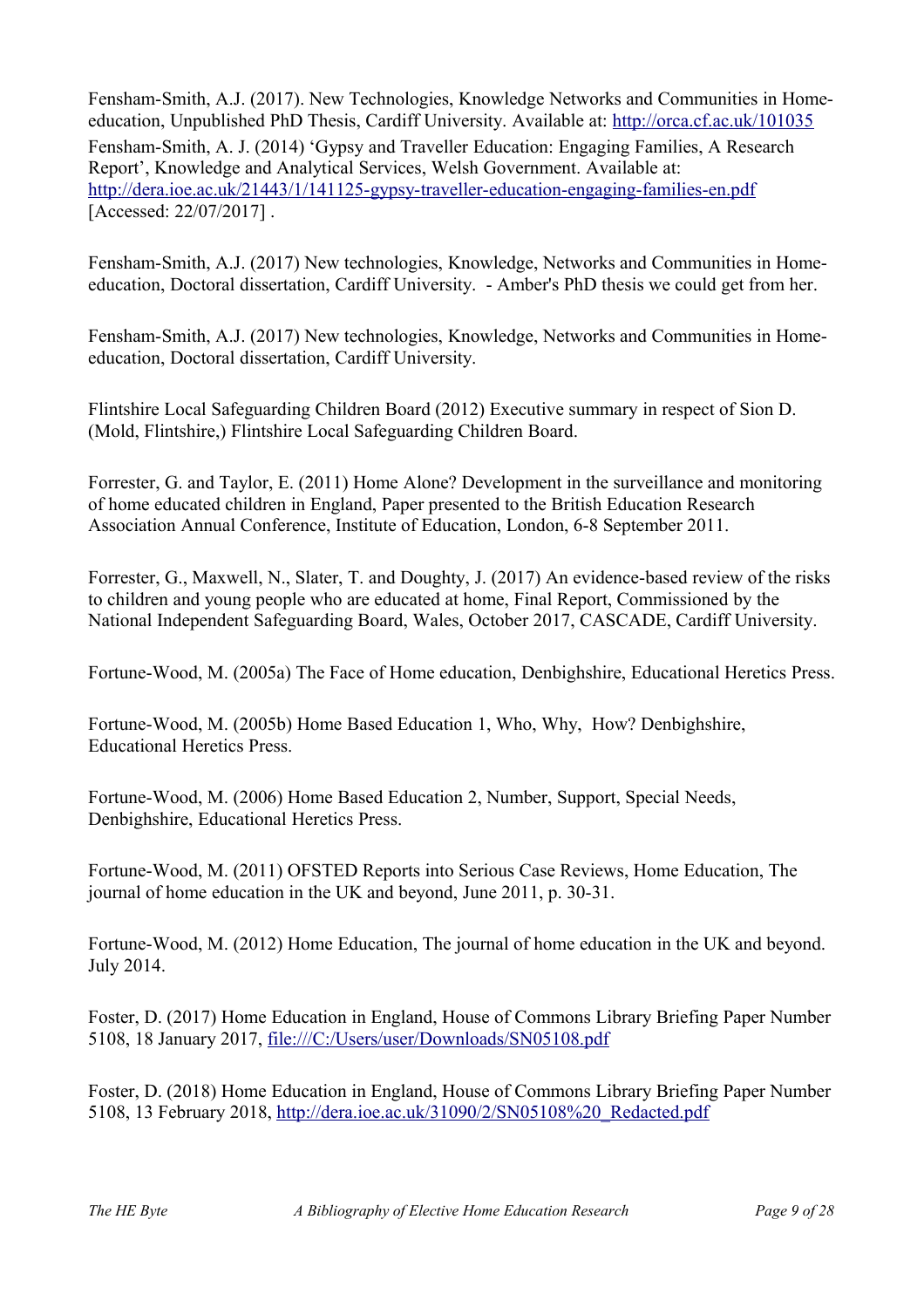Fraser, L.J. and Gillick v West Norfolk and Wisbech Area Health Authority (1986) AC 112, House of Lords.

Freedom of Information Act 2000, London, HMSO.

Gabb, S. (2004) Home Schooling, A British Perspective, In Cooper, B. (Ed.,) Home Schooling in Full View, A Reader, Greenwich, Connecticut, IAP Publishing, Chapter 13.

Gaither, M. (2009) Homeschooling in the USA Past, present and future, Theory and Research in Education, 7(3,) p. 331-346.

Galloway, D. (2003) Special Issue on Home Education. Evaluation & Research in Education, 17(2- 3), 61-62.

Garcia Oliva, J. and Hall, H. (2018) 'The Legal Framework on Education in England: Complexities and Shortcomings'. Ciriec International. CIRIEC No. 2018/10 [Online] available from: [http://www.zbw.eu/econis-archiv/bitstream/handle/11159/2560/WP2018-10.pdf?](http://www.zbw.eu/econis-archiv/bitstream/handle/11159/2560/WP2018-10.pdf?sequence=1&fbclid=IwAR20d8ZlqH_bLmA3wZRznXNd5dAyqAlMC-oF0yVLSifTPNLu6yBolJUHObw) [sequence=1&fbclid=IwAR20d8ZlqH\\_bLmA3wZRznXNd5dAyqAlMC](http://www.zbw.eu/econis-archiv/bitstream/handle/11159/2560/WP2018-10.pdf?sequence=1&fbclid=IwAR20d8ZlqH_bLmA3wZRznXNd5dAyqAlMC-oF0yVLSifTPNLu6yBolJUHObw)[oF0yVLSifTPNLu6yBolJUHObw](http://www.zbw.eu/econis-archiv/bitstream/handle/11159/2560/WP2018-10.pdf?sequence=1&fbclid=IwAR20d8ZlqH_bLmA3wZRznXNd5dAyqAlMC-oF0yVLSifTPNLu6yBolJUHObw)

Gillick v West Norfolk and Wisbech AHA (1985) UKHL 7, British and Irish Legal Information Institute.

Glanzer, P. (2008) Rethinking the Boundaries and Burdens of Parental Authority Over Education : A Response to Rob Reich's Case Study of Homeschooling. Educational Thoey, Vol. 58, 1.

Gloucestershire Safeguarding Children Board (2008) Executive summary 0105, Mrs Spry, [Gloucester], Gloucestershire Safeguarding Children Board.

Gotland (2012) Gotland v Johansson, Gotland District Court ruling, [http://hef.org.nz/wp](http://hef.org.nz/wp-content/uploads/2013/04/Translation-Verdict-Case-no.-T-1058-111.pdf)[content/uploads/2013/04/Translation-Verdict-Case-no.-T-1058-111.pdf](http://hef.org.nz/wp-content/uploads/2013/04/Translation-Verdict-Case-no.-T-1058-111.pdf) (accessed 3 February 2016.)

Goymer, S. (2001) The legacy of home-schooling, Case studies of late adolescents in transition, Unpublished PhD, University of East Anglia.

Gray, P. (2010). 'Children Teach Themselves to Read'. Psychology Today. Retrieved from <https://www.psychologytoday.com/blog/freedom-learn/201002/children-teach-themselves-read>

Gray, P., & Riley, G. (2013). 'The challenges and benefits of unschooling according to 232 families who have chosen that route'. Journal of Unschooling and Alternative Learning, 7(14), 1-27. [Online] Available from:

<https://jual.nipissingu.ca/wp-content/uploads/sites/25/2014/06/v72141.pdf>

Gray, Peter (2014) 'How do unschoolers turnout'. Mindshift [Online] <https://www.kqed.org/mindshift/37091/how-do-unschoolers-turn-out>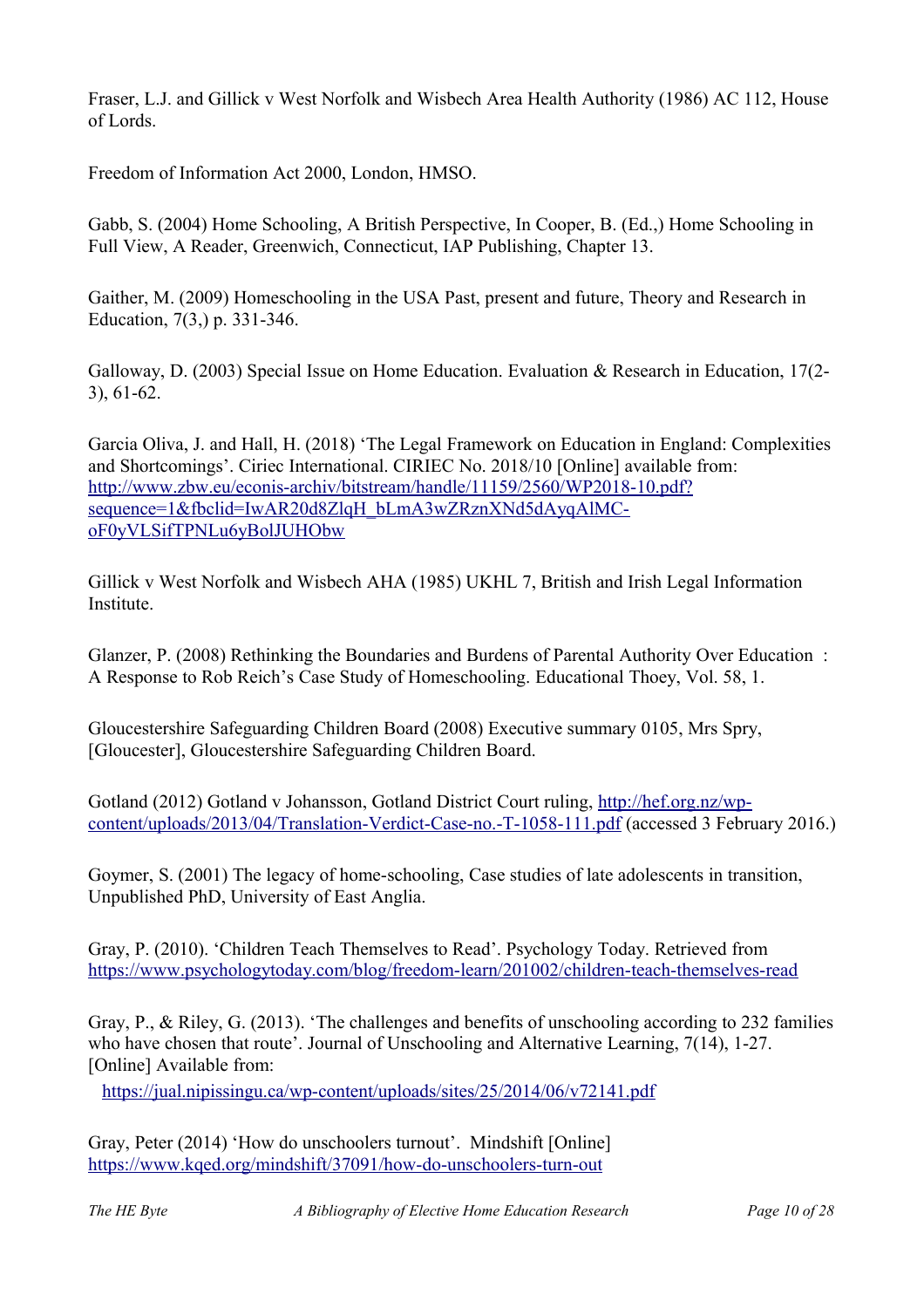Gray, Peter (2015) 'How Early Academic Training Retards Intellectual Development: Academic skills are best learned when a person wants them and needs them'. Psychology Today [Online] [https://www.psychologytoday.com/gb/blog/freedom-learn/201506/how-early-academic](https://www.psychologytoday.com/gb/blog/freedom-learn/201506/how-early-academic-training-retards-intellectual-development)[training-retards-intellectual-development](https://www.psychologytoday.com/gb/blog/freedom-learn/201506/how-early-academic-training-retards-intellectual-development)

Gray, P. and Riley, G. (2015). 'Grown unschoolers' evaluations of their unschooling experience: Report I on a survey of 75 unschooled adults'. Other Education, 4(2), 8-32. [Online] Available from:<https://www.othereducation.org/index.php/OE/article/view/104>

Gray, P. and Riley, G. (2015). 'Grown unschoolers' experiences with higher education and employment: Report II on a survey of 75 unschooled adults'. Other Education, 4(2), 33-53. [Online] Available from:<https://www.othereducation.org/index.php/OE/article/view/105>

Gray, P. (2017). 'Self-Directed Education—Unschooling and Democratic Schooling'. In Oxford Research Encyclopedia of Education. [online] available from: <http://dx.doi.org/10.1093/acrefore/9780190264093.013.80>

Grunzke, R. Z. (2012). Pedagogues for a New Age: childrearing practices of unschooling parents (Doctoral dissertation). [Online] Available from [http://ufdcimages.uflib.ufl.edu/UF/E0/04/15/35/00001/grunzke\\_r.pdf](http://ufdcimages.uflib.ufl.edu/UF/E0/04/15/35/00001/grunzke_r.pdf)

Guthrie, S. (2000) Early Years, Learning at Home for the under-12's, London, Education Otherwise Association.

Hagen, T.P. (2011) Free to learn, The rationale for legalizing homeschooling in Albania, Central European Journal of Public Policy, 5(2,) p. 50-85.

Haley, A. (2014) Serious case review, Child C. South Gloucestershire, South Gloucestershire Local Safeguarding Children Board.

Hansard (2017) Nick Gibb, Secretary of State for Education in response to written question by Caroline Flint, MP, HC Deb, 18 July 2017.

Hardy, R. and Hardy, M. (2010) Memorandum submitted by Randall and Mary Hardy, uncorrected evidence submitted to Children, Schools and Families Committee Inquiry into the Badman Review, September 2009,

[https://www.publications.parliament.uk/pa/cm200809/cmselect/cmchilsch/memo/elehomed/me7502](https://www.publications.parliament.uk/pa/cm200809/cmselect/cmchilsch/memo/elehomed/me7502.htm) [.htm](https://www.publications.parliament.uk/pa/cm200809/cmselect/cmchilsch/memo/elehomed/me7502.htm)

Harrington, K. (2014) Serious case review, Family A., Southampton, Southampton Local Safeguarding Children.

Harris, Lord (2018) Schools, Indoctrination (6 February 2018) <https://www.theyworkforyou.com/lords/?id=2018-02-06a.1909.3&s=Home+schooling#g1910.0>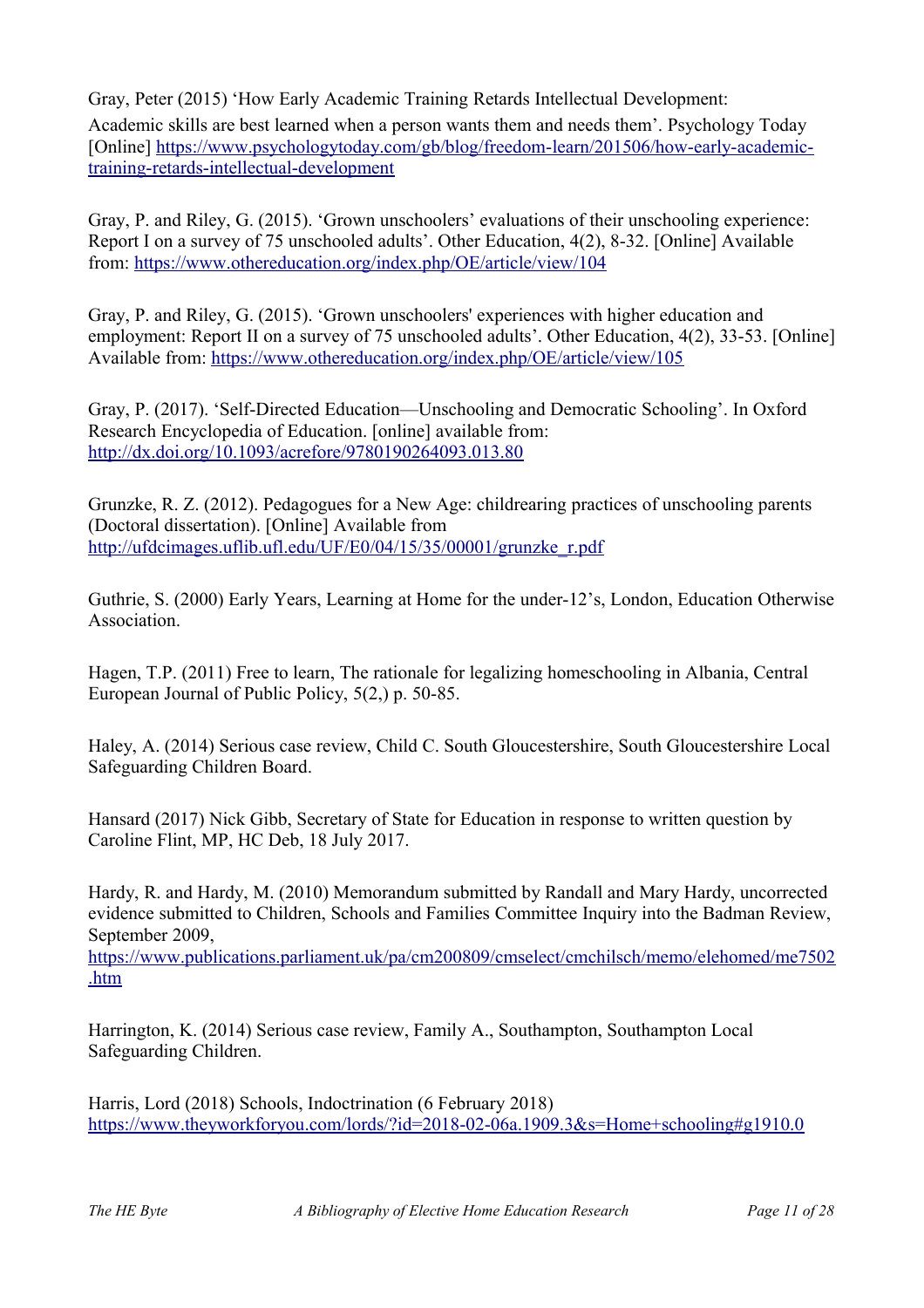Harrison and Harrison v Stevenson, Appeal (1981) Worcester Crown Court (unreported)

HC 39-II. (2009) The Review of Elective Home Education, Second Report of Session 2009-10. Volume II. Oral and written evidence. Children, Schools and Families Committee, 16 December 2009, London, HM Government.

HC 559-1 (2012) Education Committee Support for Home Education, Fifth Report of session 2012- 13, Volume 1 Report, together with formal minutes, oral and written evidence, 18 December 2012, London, HM Government.

HC 1013 (2013) Support for Home Education, Government Response to the Committee's Fifth Report of Session 2012-13, 18 March 2013, London, HM Government.

HC Deb (2017) Children, Safeguarding Debate, Lords Chamber, 11 January 2017, Hansard, vol. 777, col. 1953, https://goo.gl/tFvKKt

HC Deb (2017.) Home Education (Duty of Local Authorities) Bill [HL] Debate (28 November 2017.) Hansard, Vol. 787, Colum 451-452.

HM Government (2015) Working Together to Safeguard Children, Crown copyright.

HM Government (2015a) Revised Prevent Duty Guidance for England and Wales, Crown Copyright.

Hogg, B. (2007) Elective Home Education, the management approach of Education in Leeds. Education Today, 57(4,) p. 17-20.

Holt, J.C. (1983) School and home schooling, A fruitful partnership, Phi Delta Kappan, February 1983, p. 391–394.

Home Education (Duty of Local Authorities) Bill (2017-19) Private Members' Bill (Starting in the House of Lords) Sponsor, Lord Soley, [http://services.parliament.uk/bills/2017-](http://services.parliament.uk/bills/2017-19/homeeducationdutyoflocalauthorities.html) [19/homeeducationdutyoflocalauthorities.html](http://services.parliament.uk/bills/2017-19/homeeducationdutyoflocalauthorities.html)

Home Education UK (2014) Home Education UK, http://www.home-education.org.uk/

Hoppers, W. (2006) Non-Formal Education and Basic Education Reform, A Conceptual Review, International Institute for Educational Planning, UNESCO.

Hopwood, V., Neill, L., Castro, G. and Hodgson, B. (2007) The Prevalence of Home Education in England, A Feasibility Study, York Consulting Ltd for Department for Education and Skills.

House of Lords (2017) Legislation, Home Education (Duty of Local Authorities) Bill (HL) – 2nd reading, 24 November 2017, timestamp 12.46.47 to 14.52.57, <http://www.parliamentlive.tv/Event/Index/e6193efe-e0b5-4cb8-b6ff-7607f6032199>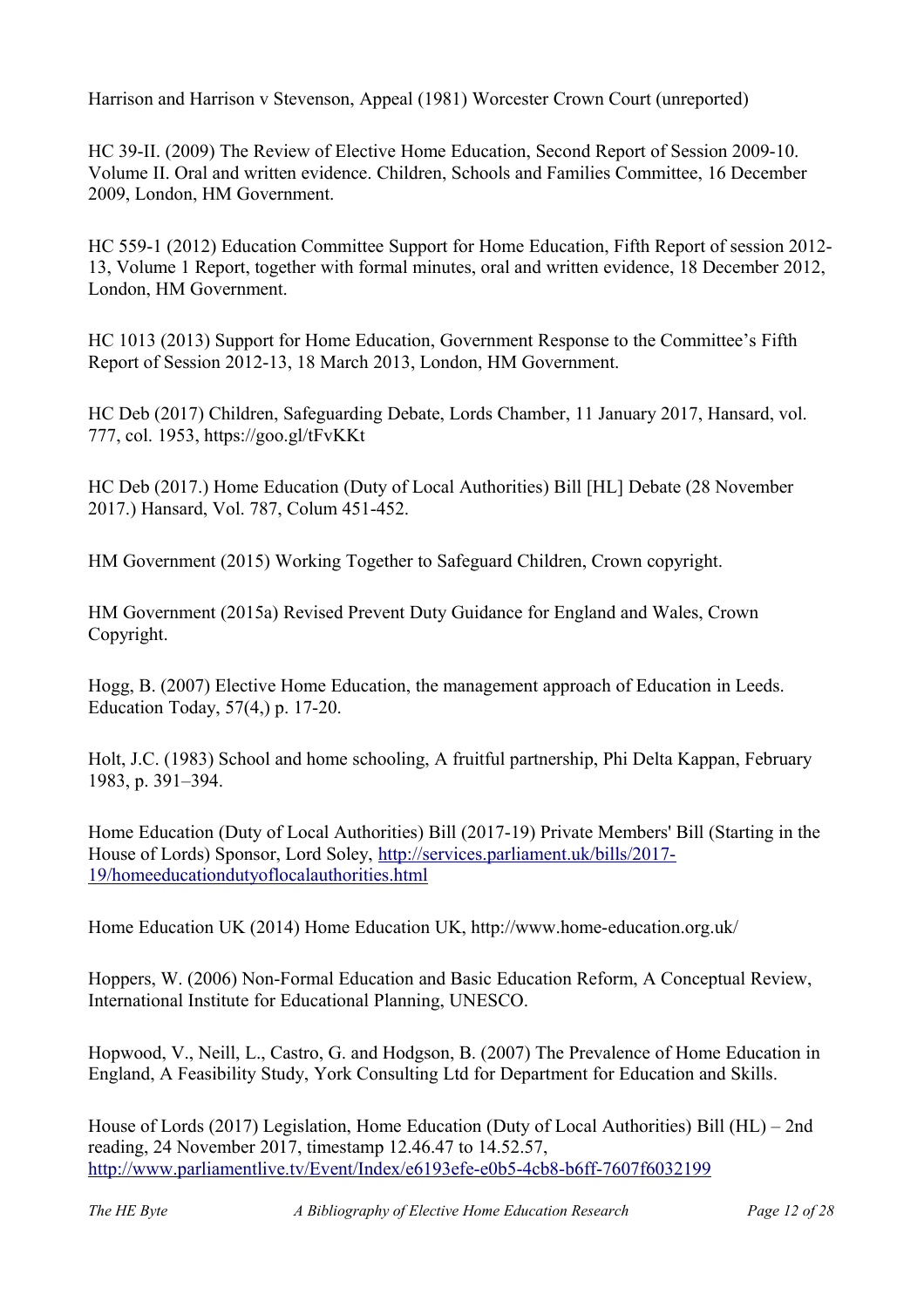Human Rights Act 1998, London, HMSO.

Jackson, G. (2007) 'Home Education Transitions with Formal Schooling: Student Perspectives' in Issues in Educational Research 17 [Online} Available from: <http://www.iier.org.au/iier17/jackson.html>

Jackson, G. and Allan, S. (2010) Fundamental Elements in Examining a Child's Right to Education, A Study of Home Education Research and Regulation in Australia, International Electronic Journal of Elementary Education, 2(3,) p. 349-364.

Javid, S. (2016) Opportunity and Integration, Written Statement, Communities and Local Government, Vol. 618, HCWS319, 5 December 2016,<https://goo.gl/gmRnEx>

Jeffreys, B. (2015) Rising number of pupils home educated, BBC, UK, 21 December 2015, <http://www.bbc.co.uk/news/education-35133119>

Jeremiah, D. (2014) Serious case review, Young Person who died in February 2013, Cornwall and Isles of Scilly Safeguarding Children Board.

Jones, T. (2013) Through the lens of home-educated children, engagement in Education, Educational Psychology in Practice, 29(2,) p. 107-121. [Online] Available from: <https://eric.ed.gov/?id=EJ1031904>

Jones, T. (2014) Disaffection, school, and the problems of suitable education, University of West Scotland.

Kalybayeva, T. (2015) Motives For Contemporary Home Education: Seeing Through the Eyes of Parent Educators. MA Paper, University of Oslo [Online] Available from: <https://www.duo.uio.no/bitstream/handle/10852/45863/Kalybayeva-Master.pdf?sequence=7>

King. Edith W Edith (2018) 'Social Thought on Education (3rd Edition)'.

King, Mrs. Justice (2009) Birmingham City Council v AG, IA and JA, Birmingham HCJ Case. No. BM08C07048, Judgement in application for care order, 6th March 2009.

Kostelecká, Y. (2010) Home education in the post-communist countries: Case study of the Czech Republic. International Electronic Journal of Elementary Education

Vol. 3, Issue 1, October, 2010. [Online} Available from: <https://files.eric.ed.gov/fulltext/EJ1052439.pdf>

Kraftl, P. (2012) 'Towards geographies of 'alternative' education: a case study of UK home schooling families'. Transactions of the Institute of British Geographers. [Online] Available from: <https://rgs-ibg.onlinelibrary.wiley.com/doi/full/10.1111/j.1475-5661.2012.00536.x>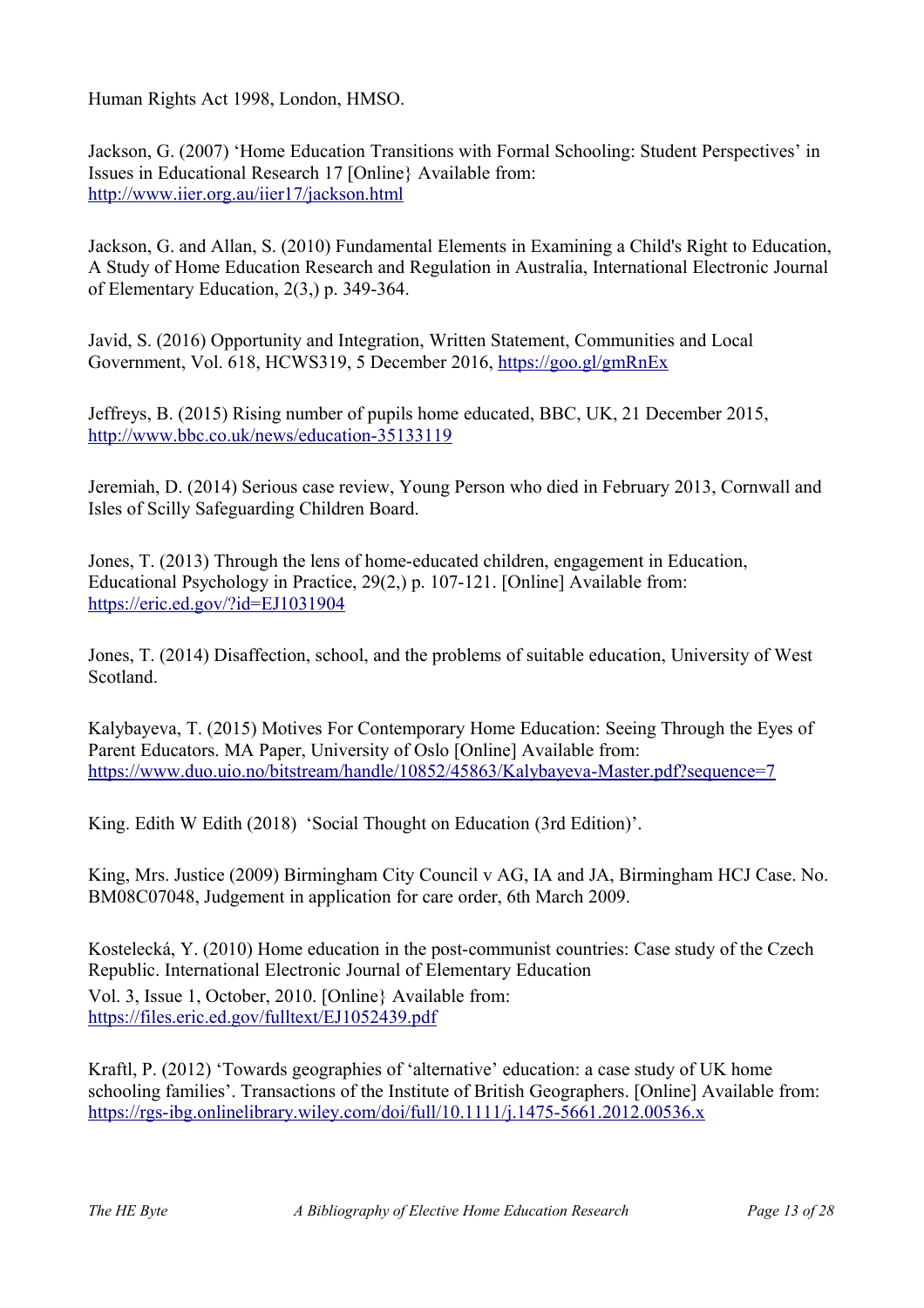Kraftl, P. (2015) Alter-childhoods: biopolitics and childhoods in alternative education spaces, Annals of the Association of American Geographers 105 (1).

Kunzman, R. (2012) Education, Schooling and Children's Rights: The Complexity of Homeschooling. Educational Theory, Vol 62,1.

Kunzman, R. and Milton, G. (2013) Homeschooling, A comprehensive survey of the research, Other Education 2(1,) p. 4-59.

Kunzman, R (2016) Home education: practices, purposes and possibilities. In: Lees, H. and Noddings, N. (eds) The Palgrave International Handbook of Alternative Education. London: Palgrave Macmillan.

Laming, Lord (2003) The Victoria Climbie Inquiry, Norwich, TSO. Lowe, J. & Thomas, A. (2002) Educating Your Child at Home, Continuum International Publishing Group, London & New York.)

Lees, H.E. (2011) The Gateless Gate of Home Education Discovery, What Happens to the Self of Adults Upon Discovery of the Possibility and Possibilities of an Educational Alternative? Doctoral Thesis, University of Birmingham.

Lees, H.E. (2014) Education without schools, Discovering alternatives, Bristol, Policy Press.

Lees, H.E. and Nicholson, F. (2017) Home Education in the United Kingdom, in Gaither, M. (Ed.,) The International Handbook of Home Education, Chichester, Wiley Blackwell, Chapter 13.

Leuffen v Germany on Home Schooling European Commission of Human Rights Decision (1992.)

Lewis G. and Lewis, L. (2003) One-to-one, A Practical Guide to Learning at Home Age 0-11, Duault, France, Nezert Books.

LGA (2016) Councils need more powers to tackle illegal schools, Press Release, 19 September 2016,) [http://www.local.gov.uk/media-releases/-/journal\\_content/56/10180/7957375/NEWS](http://www.local.gov.uk/media-releases/-/journal_content/56/10180/7957375/NEWS)

LGA (2018) Home Education briefing, House of Lords, 24 January 2018, [https://www.local.gov.uk/parliament/briefings-and-responses/home-education-briefing-house-lords-](https://www.local.gov.uk/parliament/briefings-and-responses/home-education-briefing-house-lords-24-january-2018)[24-january-2018](https://www.local.gov.uk/parliament/briefings-and-responses/home-education-briefing-house-lords-24-january-2018)

Liberto, G. (2016) 'Child-led and interest-inspired learning, home education, learning differences and the impact of regulation'. Cogent Education, 3:1, DOI: 10.1080/2331186X.2016.1194734 [Online] Available from:<https://www.tandfonline.com/doi/full/10.1080/2331186X.2016.1194734>

Lubienski, Chris (2003) A Critical View of Home Education Evaluation & Research in Education, 15 May 2003, Vol.17(2-3), p.167-178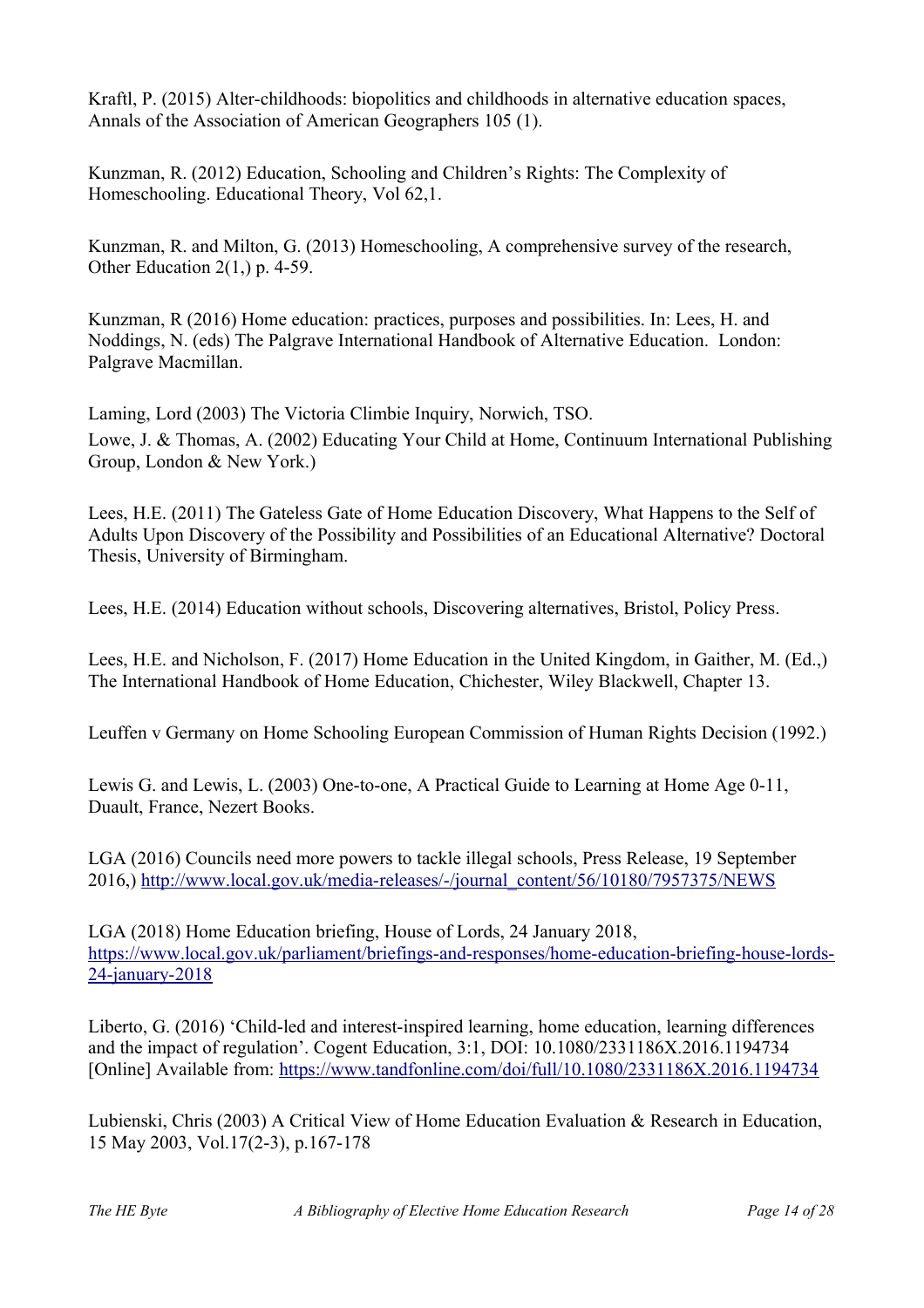Lubienski, C. and Brewer, T. (2015) Does home education 'work? Challenging the asumptions behind the Home Education Movement. In: Rothermel P. (ed) International Perspectives on Home Education. Hants: Palgrave Macmillan.

Macdonald, K. (2018) 'Harvard Study Shows the Dangers of Early School Enrolment'. Foundation for Economic Education [Online] Available from: [https://fee.org/articles/harvard-study-shows-the](https://fee.org/articles/harvard-study-shows-the-dangers-of-early-school-enrollment)[dangers-of-early-school-enrollment](https://fee.org/articles/harvard-study-shows-the-dangers-of-early-school-enrollment)

Mazama, A. and Lundy, G. (2013) African American homeschooling and the question of curricular cultural relevance, The Journal of Negro Education, 82(2,) p. 123-138.

McAvoy, A ( 2014) A Discourse on Broadband Technologies and Curriculum Access in Elective Home Learning. Journal of Unschooling and Alternative Learning 2014 Vol. 8 Issue 16.

McGovern, C. (2018) It's state education, not home schooling, we need to worry about, The Conservative Woman, February 20, 2018, [https://www.conservativewoman.co.uk/state-education](https://www.conservativewoman.co.uk/state-education-not-home-schooling-need-worry)[not-home-schooling-need-worry](https://www.conservativewoman.co.uk/state-education-not-home-schooling-need-worry)

McMullen, J.G. (2002) Behind closed doors, should states regulate homeschooling, South Carolina Law Review, 54, p. 75.

Medlin, R. (2000) Home Schooling and the Question of Socialization, Peabody Journal of Education, 75(1/2,) p. 107-123.

Medlin, R G. (2006) Home-schooled children's social skills, Home School Researcher, 17, p. 1–8.

Medlin, R.G. (2013) Homeschooling and the question of socialization revisited, Peabody Journal of Education, 88(3,) p. 284-297.

Meighan, R. (1984a) Home-based Educators and Education Authorities, the attempt to maintain a mythology, Educational Studies, 10(3,) p. 273-286.

Meighan, R. (1984b) Political Consciousness and Home-based Education, Educational Review, 36(2,) p. 165-173.

Meighan, R, (1995) Home-Based Education Effectiveness Research and Some of Its Implications, Educational Review 47(3,) p. 275.

Meighan, R. (2000) Learning Unlimited, the home-based education case-files, Nottingham, Educational Heretics Press.

Meighan, R. (2001) Natural Learning and the Natural Curriculum, Nottingham, Educational Heretics Press.

Meighan, R. (2004) Damage Limitation, Nottingham, Educational Heretics Press.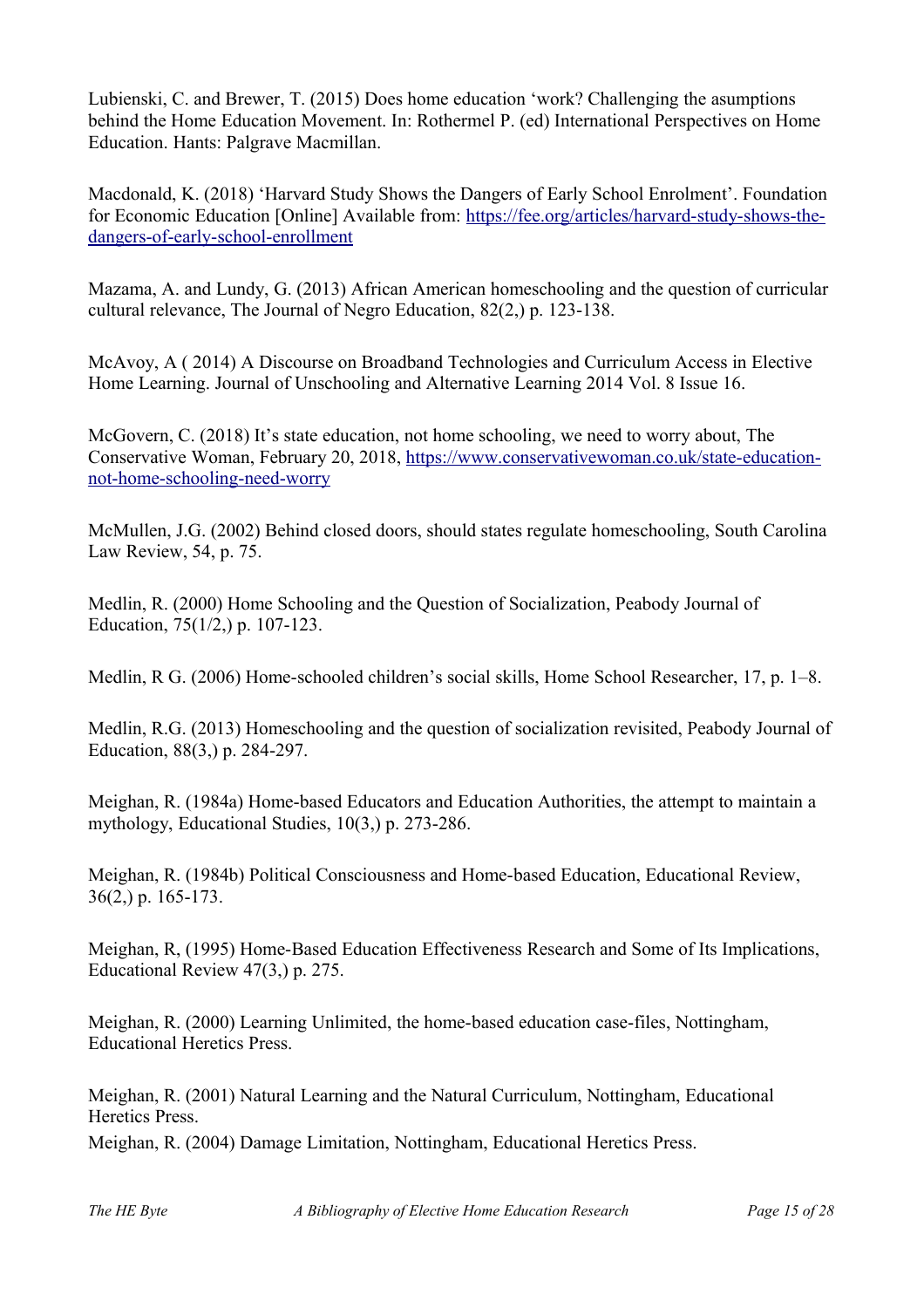Merry, S. and Howell, C. (2009) Can Intimacy Justify Home Education? DOI: Theory and Research in Education 2009; 7; 363 [Online] Available from: <http://journals.sagepub.com/doi/abs/10.1177/1477878509343193>

Merry, M.S. and Karsten, S. (2010) Restricted liberty, parental choice and homeschooling, Journal of Philosophy of Education, 44(4), p. 497-514.

Metro (2010) Welfare workers 'could have saved' starving Khyra, London, The Metro, 25th February 2010. [http://www.metro.co.uk/news/814973-welfare-workers-could-have-saved-starving](http://www.metro.co.uk/news/814973-welfare-workers-could-have-saved-starving-khyra)[khyra](http://www.metro.co.uk/news/814973-welfare-workers-could-have-saved-starving-khyra)

Mills, K.J. (2009) An exploration of children in middle childhoods homeschooling experience, Doctoral Thesis, University of South Africa.

Mohammed Mohsan Ali v London Borough of Newham (2012.)

Monk, D. (2002) Children's rights in education-making sense of contradictions, Child and Family Law Quarterly, 14, p. 45-56.

Monk, D. (2003) Home Education, A Human Right? Evaluation and Research in Education, 17(2/3,) p. 157-166.

Monk, D. (2004) Problematising home education, challenging 'parental rights' and 'socialisation,' Legal Studies, 24(4,) p. 568-598.

Monk, D. (2009) 'Regulating Home Education: Negotiating Standards, Anomalies and Rights' (2009) Child and Family Law Quarterly 21 (2): 155-184.

Monk, D. (2009) 'Parental Responsibility and Education: Taking the Long View', in R.Probert, J. Herring and S.Gilmore (eds) Responsible Parents and Parental Responsibility (Hart, 2009), pp.143- 164.

Monk, D. (2014) Home Education, Legal Questions, PowerPoint Presentation to Local Authority Officers, School of Law, Birkbeck College.Home Education: Legal Questions

Monk, D. (2015) Home Education, a Human Right? In Rothermel, P. (Ed.,) International Perspectives on Home Education: Do we still need schools, Basingstoke, Palgrave MacMillian, Chapter 11.

Monk, D. (2016) Out of School Education' and Radicalisation, Home Education Revisited, Education Law Journal, 1, p. 17-31.

Monk, D. (2017) Daniel Monk Profile, Birkbeck School of Law, http://www.bbk.ac.uk/law/ourstaff/monk/research (accessed 3 March 2017.)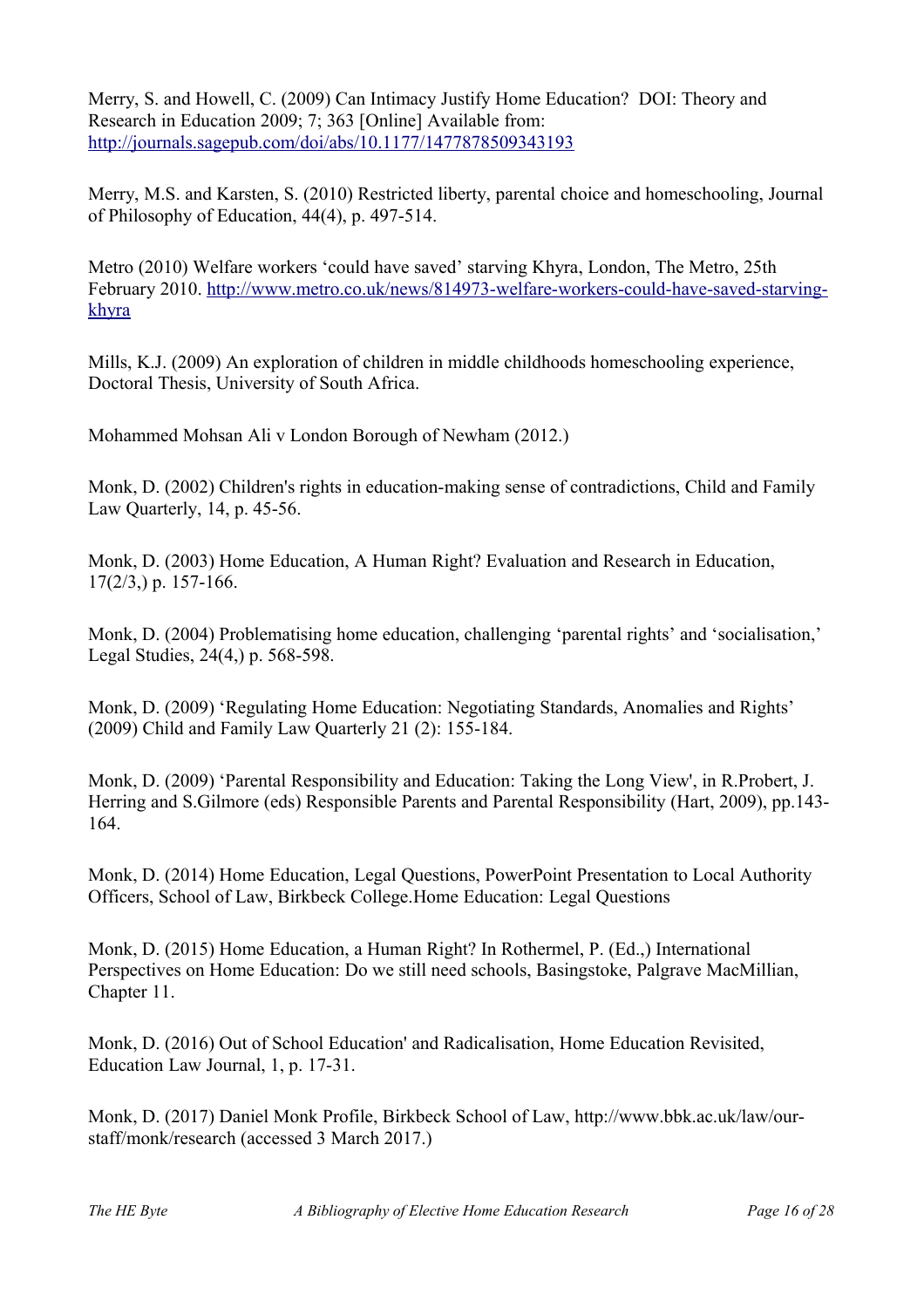Moore, G.L., Lemmer, E.M. and Van Wyk, N. (2004) Learning at home, an ethnographic study of a South African home school, South African Journal of Education, 24(1,) p. 18-24.

Morrison, K. (2016). 'The courage to let them play: factors influencing and limiting feelings of selfefficacy in unschooling mothers'. Journal of Unschooling and Alternative Learning, 10(19), 48–81. [Online] Available from:

<https://jual.nipissingu.ca/wp-content/uploads/sites/25/2015/10/v10193.pdf>

Morton, R. (2010) Home education, Constructions of choice, International Electronic Journal of Elementary Education, 3, p. 45-56, https://www.pegem.net/dosyalar/dokuman/138520- 2014010417471-5.pdf (accessed 15/01/2013.)

Morton, R.B. (2011) Balancing pleasure and pain, the role of motherhood in home education, Doctoral Thesis, University of Warwick.

Mountney, R. (2008) Learning without School, Home Education, (1st ed.,) London, Jessica Kingsley Publishers.

Mukwamba-Sendall, F. (2018) 'Policy reinterpreted: the effect of local authority administration and officer perception and practice on national home-education policy implementation'. Lancaster University thesis.

Mullin, G. (2017) Mum of 'feral kids' who dodge school are allowed tattoos and piercings, London, The Sun, 23 October 2017, [https://www.thesun.co.uk/news/4746716/mum-of-feral-kids-who-have](https://www.thesun.co.uk/news/4746716/mum-of-feral-kids-who-have-tattoos-and-dodge-school-appears-on-this-morning-and-claims-they-are-better-behaved-than-normal-kids)[tattoos-and-dodge-school-appears-on-this-morning-and-claims-they-are-better-behaved-than](https://www.thesun.co.uk/news/4746716/mum-of-feral-kids-who-have-tattoos-and-dodge-school-appears-on-this-morning-and-claims-they-are-better-behaved-than-normal-kids)[normal-kids](https://www.thesun.co.uk/news/4746716/mum-of-feral-kids-who-have-tattoos-and-dodge-school-appears-on-this-morning-and-claims-they-are-better-behaved-than-normal-kids)

National Council of Teachers of English (2011) Communities of Practice, A Policy Research Brief, Urbana, IL, NCTE, <http://www.ncte.org/library/NCTEFiles/Resources/Journals/CC/0212nov2011/CC0212Policy.pdf>

NCB (2018) Children missing education, NCB Press Release of 30 January 2018, <https://www.ncb.org.uk/resources-publications/resources/children-missing-education>

Nelson, J. (2010) Local Authorities' views of the Badman Review of Elective Home Education, A Masters in Research Dissertation, School of Education, The University of Birmingham, October 2010.

Nelson, J (2013) Home Education: Exploring the views of parents, children and young people [Online] Available from:<https://etheses.bham.ac.uk/id/eprint/4888/1/Nelson14PhD.pdf>

Netmums (2014) Discussion on Home Education, [http://www.netmums.com/children/home](http://www.netmums.com/children/home-education)[education](http://www.netmums.com/children/home-education)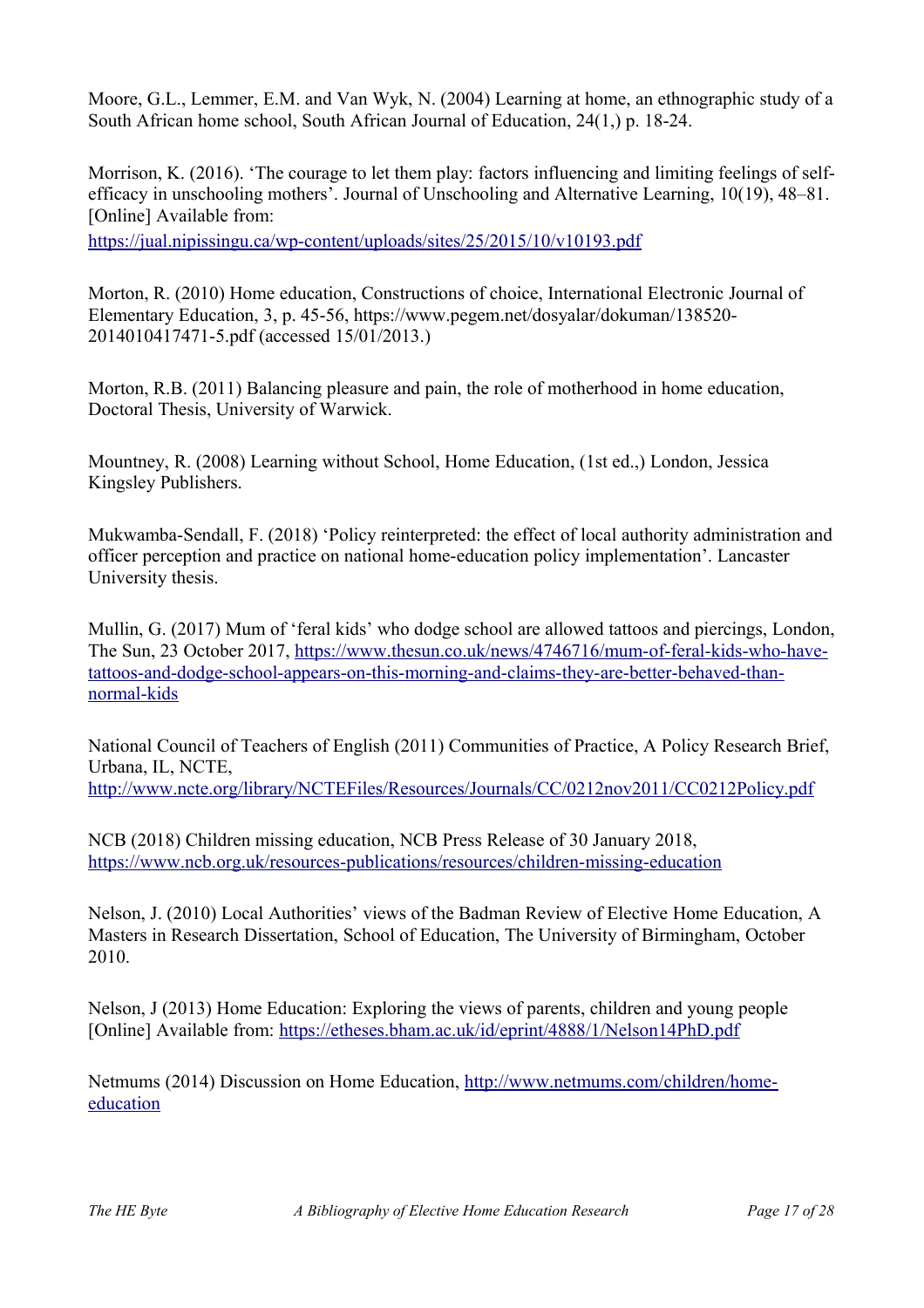Neuman, A. and Guterman, O. (2016) The clash of two world views–a constructivist analysis of home educating families' perceptions of education, Pedagogy, Culture and Society, 24(3,) p. 359- 369.

Neuman, A. and Guterman, O. (2016a) What are we educating towards? Socialization, acculturization, and individualization as reflected in home education, Educational Studies, p. 1-17.

NSPCC (2008) Response to the Revised Statutory Guidance for Local Authorities in England to identify children not receiving suitable education, submitted to the DCSF, October 2008.

NSPCC (2009) NSPCC response to DCSF proposals for the registration and monitoring of home education, in the Review of Elective Home Education, second report, Profile of the Home Educating Population, Motivations for home educating, 16 December 2009, Minutes of Evidence – Vol. II (HC 39-II,) The House of Commons London, The Stationery Office Limited.

NSPCC (2014a) Report into Serious Case Reviews involving Elective Home Education, a report commissioned by Association of Local Safeguarding Children Board Chairs.

NSPCC (2014b) Home education, learning from case reviews, what case reviews tell us about elective home education, NSPCC Information Service.

NSPCC Repository (2016) National case review repository, [https://www.nspcc.org.uk/preventing](https://www.nspcc.org.uk/preventing-abuse/child-protection-system/case-reviews/national-case-review-repository)[abuse/child-protection-system/case-reviews/national-case-review-repository](https://www.nspcc.org.uk/preventing-abuse/child-protection-system/case-reviews/national-case-review-repository)

OFSTED (2010a) Local Authorities and Home Education, Manchester, OFSTED.

OFSTED (2010b) The Voice of the Child, learning lessons from serious case reviews, Manchester, OFSTED.

OFSTED (2011) The voice of the child, learning lessons from serious case reviews, A thematic report of OFSTED's evaluation of serious case reviews from 1 April to 30 September 2010, Manchester, OFSTED.

OFSTED (2014) Schools' use of exclusion, FAQs, November 2014, No. 140170, Manchester, OFSTED.

OFSTED (2015) Elective home education – advice for inspectors, May 2015, Manchester, OFSTED.

OFSTED (2015a) Schools Inspection Handbook, Handbook for inspecting schools in England under section 5 of the Education Act 2005 (as amended by the Education Act 2011) January 2015, No. 120101, Manchester, OFSTED.

Okeke, S.E. (2009) Home educated children and their families, an exploratory study of the support wanted from the local authority, Doctoral thesis, The University of Essex.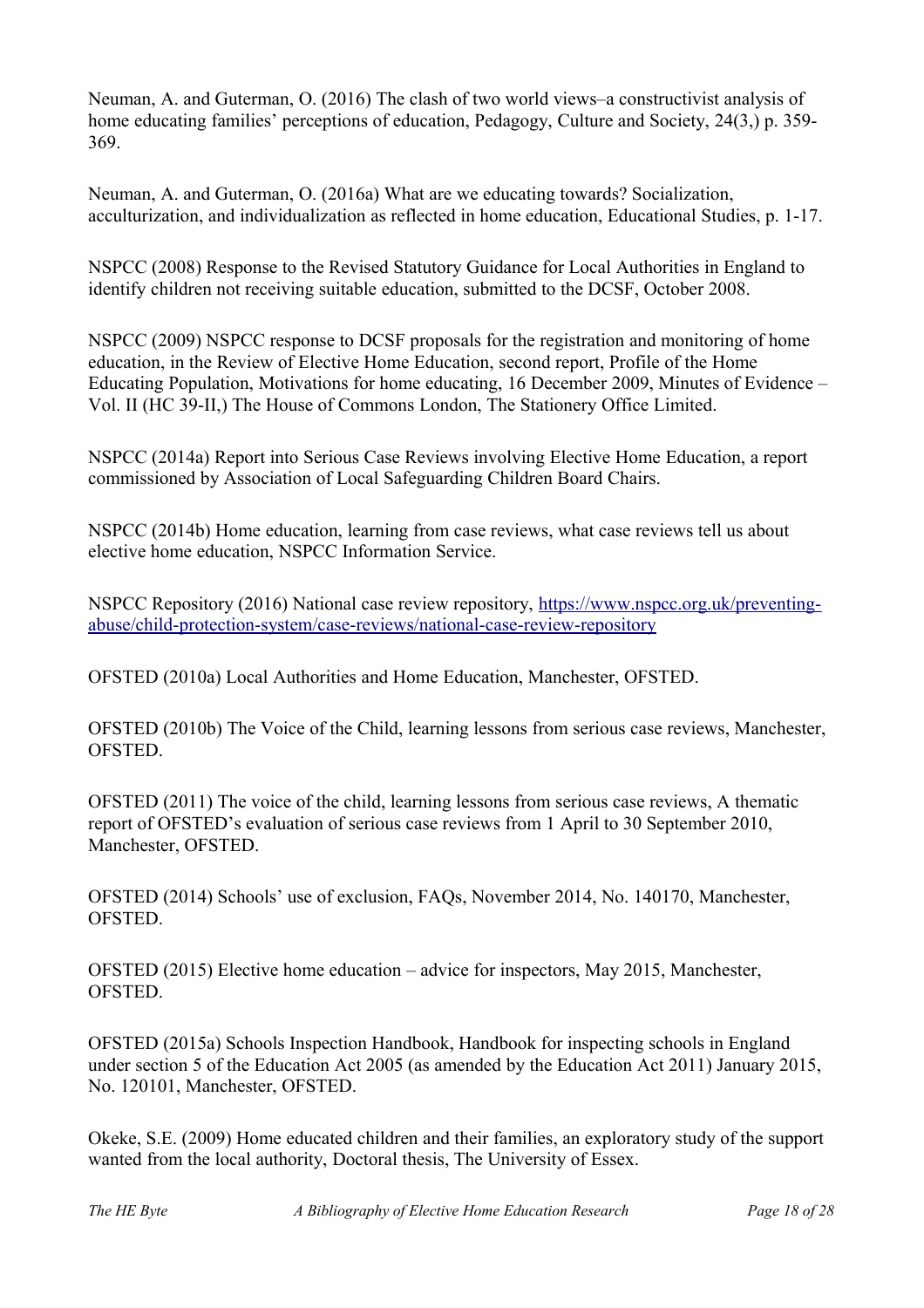Oun, M.A. and Bach, C. (2014) Qualitative research method summary, Qualitative Research, 1(5,) p. 252-258.

Page, R.E. (1997) Families growing together, A study of the effects of home schooling on the development of the family, Unpublished Master's thesis, Maryvale Institute, Birmingham, England.

Paget, A. and Minn, H. (2017) Why parents of seven let their 'feral' kids shave their hair, skip school and go to bed when they want, London, The Daily Mirror, 23 October 2017, <http://www.mirror.co.uk/tv/tv-news/parents-seven-feral-kids-shave-11393469>

Parliament UK (2014) Home Education, written questions by Barry Sheerman MP, asked between 04 June 2014 to 31 December 2014, [https://www.parliament.uk/business/publications/written](https://www.parliament.uk/business/publications/written-questions-answers-statements/written-questions-answers/?house=commons%2Clords&keywords=home%2Ceducation&max=100&member=411&page=4&questiontype=AllQuestions&use-dates=True)[questions-answers-statements/written-questions-answers/?house=commons](https://www.parliament.uk/business/publications/written-questions-answers-statements/written-questions-answers/?house=commons%2Clords&keywords=home%2Ceducation&max=100&member=411&page=4&questiontype=AllQuestions&use-dates=True) %2clords&keywords=home [%2ceducation&max=100&member=411&page=4&questiontype=AllQuestions&use-dates=True](https://www.parliament.uk/business/publications/written-questions-answers-statements/written-questions-answers/?house=commons%2Clords&keywords=home%2Ceducation&max=100&member=411&page=4&questiontype=AllQuestions&use-dates=True)

Paton, G. (2009) Children's Minister, home education 'may be a cover for abuse,' London, The Telegraph, 19 January 2009.

Pattison, H. (2012) Wising Up After Badman, Learning Lessons from The Badman Review of Home Education in England 2009, Learning Lessons from The Badman Review of Home Education in England 2009 Learning Lessons from The Badman Review of Home Education in England 2009 Paper presented at Global Home Education Conference, Campus Hotel, Berlin, Germany, 1-4 November 2012.

Pattison, H (2015) How to Desire Differently: Home Education as a Heterotopia in The Journal of Philosophy of Education, 49 (4) [http://authorservices.wiley.com/bauthor/onlineLibraryTPS.asp?](http://authorservices.wiley.com/bauthor/onlineLibraryTPS.asp?DOI=10.1111/1467-9752.12130&ArticleID=2890605) [DOI=10.1111/1467-9752.12130&ArticleID=2890605](http://authorservices.wiley.com/bauthor/onlineLibraryTPS.asp?DOI=10.1111/1467-9752.12130&ArticleID=2890605)

Pattison, H. (2016) Re-thinking learning to read. Shropshire: Educational Heretics Press.

Pattison, H (2016) Education and the Time of our Lives in Other Education The Journal of Educational Alternatives ISSN 2049-2162 5 (2)

Pattison, H and Thomas A (2016) Great Expectations: Agenda and Authority in Technological, Hidden and Cultural Curriculums in eds Noddings, N and Lees, H in Palgrave International Handbook of Alternative Education Basingstoke, Palgrave MacMillan

Pattison, H. & Thomas, A. ( 2017) "The cultural curriculum." In: H. Lees (Ed) Palgrave International Handbook of Alternative Education.

Pattison, H. (2017) The Natural Child in Owen , A. (ed) Childhood Today: An Exploration of the contemporary experiences of children. London: Sage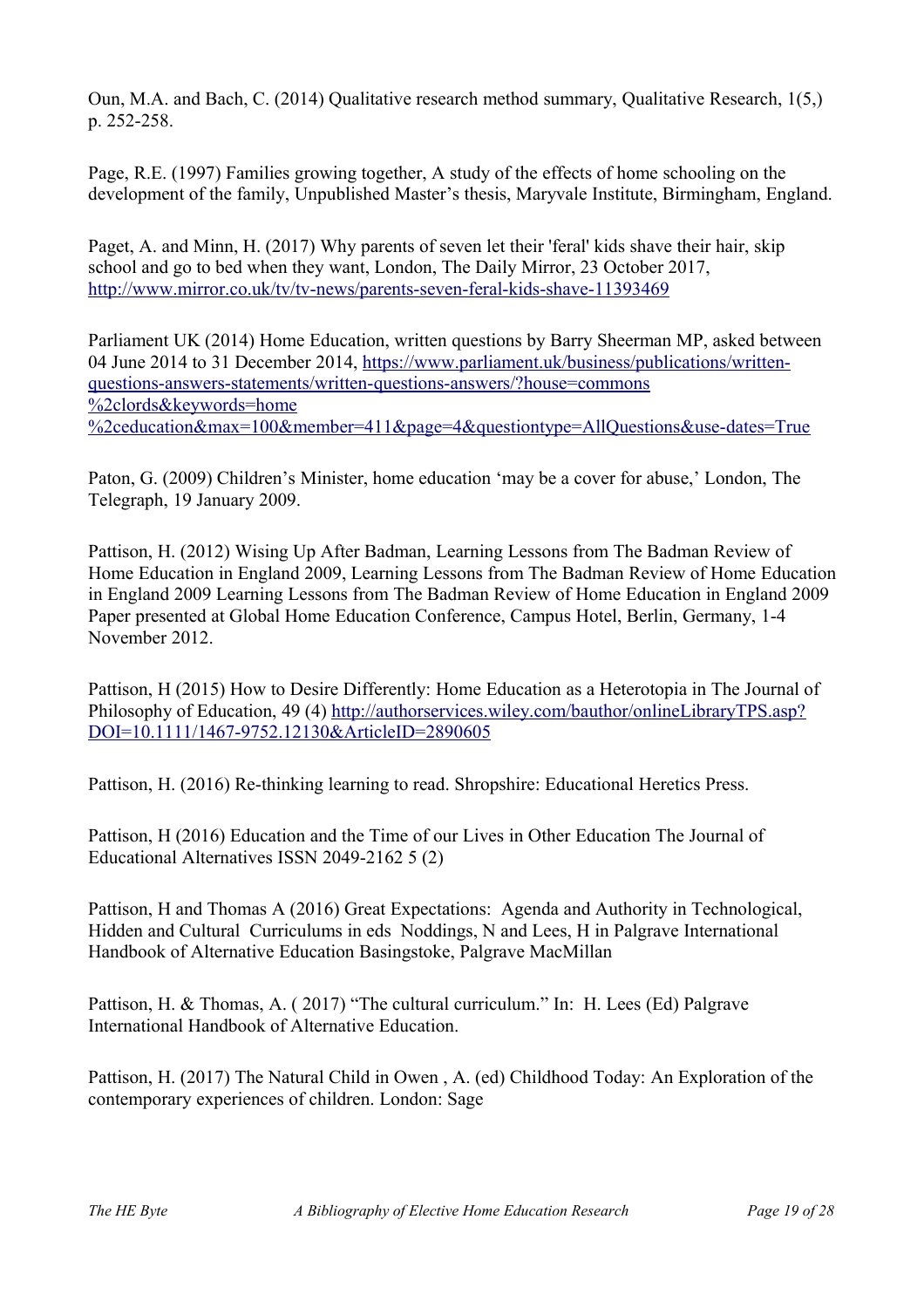Pattison, H. (2018) Discourses of Home Education and the Construction of the Educational 'Other' in Educational Futures 9(1). Available at: [https://educationstudies.org.uk/journal/ef/volume-9-1-](https://educationstudies.org.uk/journal/ef/volume-9-1-2018/discourses-of-home-education-and-the-construction-of-the-educational-other) [2018/discourses-of-home-education-and-the-construction-of-the-educational-other](https://educationstudies.org.uk/journal/ef/volume-9-1-2018/discourses-of-home-education-and-the-construction-of-the-educational-other)

Pattison, H (in preparation) Home Education Impact: Philosophical Perspectives on Education Policy. London: Wiley Blackwell

Pattison, H (In press) Rethinking Learning to Read - French Translation in press. Forges les Bains: Myriadis

Petrie, A.J. (1992) Home Education and the Local Education Authority, from conflict to cooperation, Doctoral Thesis, University of Liverpool.

Petrie, A. J. (1993) Education at home and the law. Education and the Law, 5(3,) p. 139-144.

Petrie, A.J. (1998) Home Education and the Law, Education and the Law, 10(2/3,) p. 123-134.

Petrie, A.J. (2001) Home Education in Europe and the implementation of changes in the law, International Review of Education, 47(5,) p. 477-500.

Petrie, A., Windrass, H. & Thomas, A (2000) Prevalence of home education in England: a feasibility study, Research Report to Department for Education and Science.

Probert, R., Gilmore, S. and Herring, J. (Eds.,) (2009) Responsible parents and parental responsibility, London, Bloomsbury Publishing.

Radford, J. (2010) Serious Case Review, Under Chapter VIII, 'Working Together to Safeguard Children', In respect of the Death of a Child Case Number 14, Birmingham Safeguarding Children Board.

Ray, B.D. (1997) Strengths of their own, home schoolers across America, Oregon, National Home Education Research Institute Publications.

Ray, B.D. (2005) Worldwide Guide to Homeschooling, Nashville, TN, Broadman and Holman Publishers.

Ray, B.D. (2013) Homeschooling Associated with Beneficial Learner and Societal Outcomes but Educators Do Not Promote It, Peabody Journal of Education, 88(3,) p. 324-341.

Ray, B.D. (2015) Research Facts on Homeschooling, Oregon, National Home Education Research Institute Publications.

Reamer, F.G. (2013) Ethics in qualitative research, Qualitative research in social work, p. 35-60.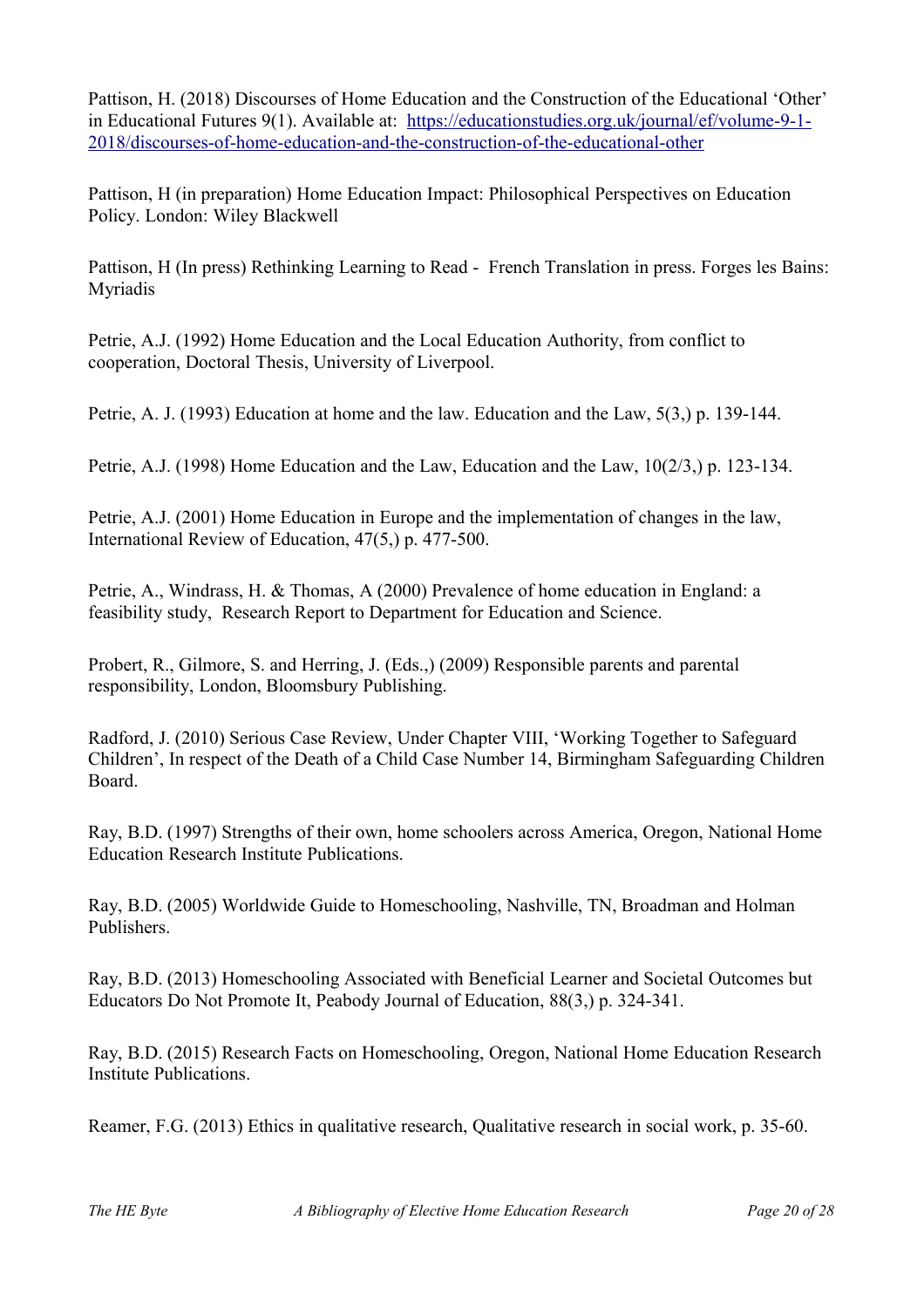Reich, R. (2008) On Regulating Homeschooling: A reply to Glanzer. Educational; Theory, Vol 58.1.

Reynolds, A. and McCombs, M. (2002) News influence on our pictures of the world, Media effects,

Rhodes-White, G. (2016) Concise child practice review, re, CYSUR 2/2015 [Pembrokeshire], CYSUR Mid and West Wales Safeguarding Children Board.

Riley, G. (2015). 'Differences in competence, autonomy, and relatedness between home educated and traditionally educated young adults'. International Social Science Review , 90 (2),  $1 - 27$ [Online] Available from: [https://digitalcommons.northgeorgia.edu/cgi/viewcontent.cgi?](https://digitalcommons.northgeorgia.edu/cgi/viewcontent.cgi?referer=&httpsredir=1&article=1093&context=issr) [referer=&httpsredir=1&article=1093&context=issr](https://digitalcommons.northgeorgia.edu/cgi/viewcontent.cgi?referer=&httpsredir=1&article=1093&context=issr)

Riley, G (2016) 'The Role of Self-Determination Theory and Cognitive Evaluation Theory in Home Education' Cogent Education, 2016, Vol.3 (1) [Online] Available from: <https://www.tandfonline.com/doi/pdf/10.1080/2331186X.2016.1163651>

Riley, G. (2016). Unschooling in Hong Kong: a case study. Journal of Unschooling and Alternative Learning, 10(20), 1-15. [Online] Available from: [https://jual.nipissingu.ca/wp](https://jual.nipissingu.ca/wp-content/uploads/sites/25/2016/03/v10201.pdf)[content/uploads/sites/25/2016/03/v10201.pdf](https://jual.nipissingu.ca/wp-content/uploads/sites/25/2016/03/v10201.pdf)

Riley, G. (2017). Worldschooling: Homeschooling away from home. International Journal of Education, 9(1), 186-191. [Online] Available from: https://www.researchgate.net/publication/315812647 Worldschooling Homeschooling Away fro m Home

Rivero, L. (2002) Progressive digressions, Home schooling for self-actualization, Roeper Review, 24(4,) p. 197-202.

Romanowski, M.H. (2006) Revisiting the common myths about homeschooling, The Clearing House, A Journal of Educational Strategies, Issues, and Ideas, 79(3,) p. 125-129.

Rothermel, P. (1999a) Home-education, A critical evaluation. In Unpublished University of Durham conference paper presented at the British Psychological Society Conference, Belfast, June 1999, Available from the School of Education, University of Durham.

Rothermel, P. (1999b) Home-education, A critical evaluation involving 36 families with at least one child aged 4 years, Conference paper presented at the New Directions for Primary Education conference, Association for the Study of Primary Education, Ambleside, England.

Rothermel, P. (1999c) A nationwide study of home education, Early indications and wider implications, Education Now, 24(9.)

Rothermel, P. (2000) The third way in education, thinking the unthinkable, Education 3-13, 28(1,) p. 49-54.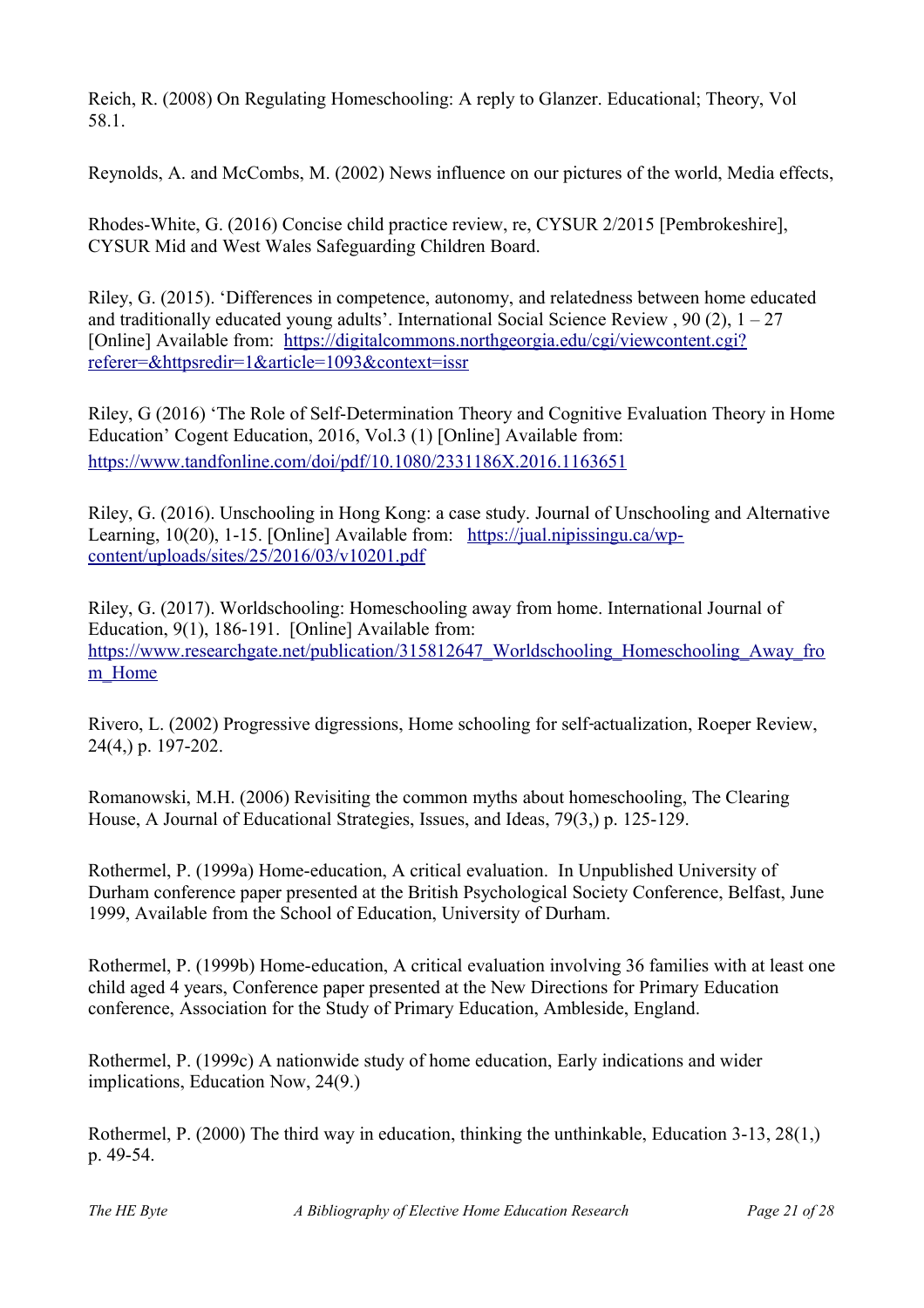Rothermel, P. (2002) Home Education, aims, practices and outcomes, Paper presented at the Annual Conference of the British Educational Research Association, University of Exeter, England, 12-14 September 2002.

Rothermel, P. (2003) Can we classify motives for home education? Evaluation and Research in education,  $17(2-3)$ 

Rothermel, P. (2004) Comparison of Home and School-Educated Children on PIPS Baseline Assessments. Journal of Early Childhood, 2 (3), 273 - 299

Rothermel, P. (2010) Home education, a desperately dangerous notion? (Draft.)

Rothermel, P. (2010) Home education, practicing without prejudice, Every Child Journal, 1(5,) p. 48-53.

Rothermel, P. (2011) Setting The Record Straight: Interviews With A Hundred British Home Educating Families. Journal of Unschooling and Alternative Learning 5, (10)

Rothermel, P. (2015) Home Education, A Desperately Dangerous Notion? in Rothermel, P. (Ed.,) International perspectives on home education, Do we still need schools? London, Palgrave Macmillan, p. 189-207.

Rothermel, P. (Ed)(2015) 'International Perspectives on Home Education: do we still need schools' Palgrave Macmillan

Rowntree, S. (2012) Homeschooling, education outside the box, Quadrant, 56(6,) p. 74-78.

Ryan, L (2019). 'Elective Home Education in Wales: Post-16 Transition and the Role of the Educational Psychologist'. Doctoral thesis.

Safran, L. (2008) Exploring Identity Change and Communities of Practice among Long Term Home Educating Parents, PhD Dissertation, Centre for Research in Education and Educational Technology (CREET) The Open University.

Safran, L. (2009) Situated Adult Learning, The Home Education Neighbourhood Group, Journal of Unschooling and Alternative Learning, 3(6,) p. 14-36.

Safran, L. (2012) Home Education, The Power of Trust. Other Education, The Journal of Educational Alternatives, Issue 1, p. 32-45.

Sauer, A. (2010) The review of Elective Home Education, Second report of sessions 2009-10, Volume II, Oral and written evidence, Ev.38-42, (HC 39-11,) London, DCSF/HM Government.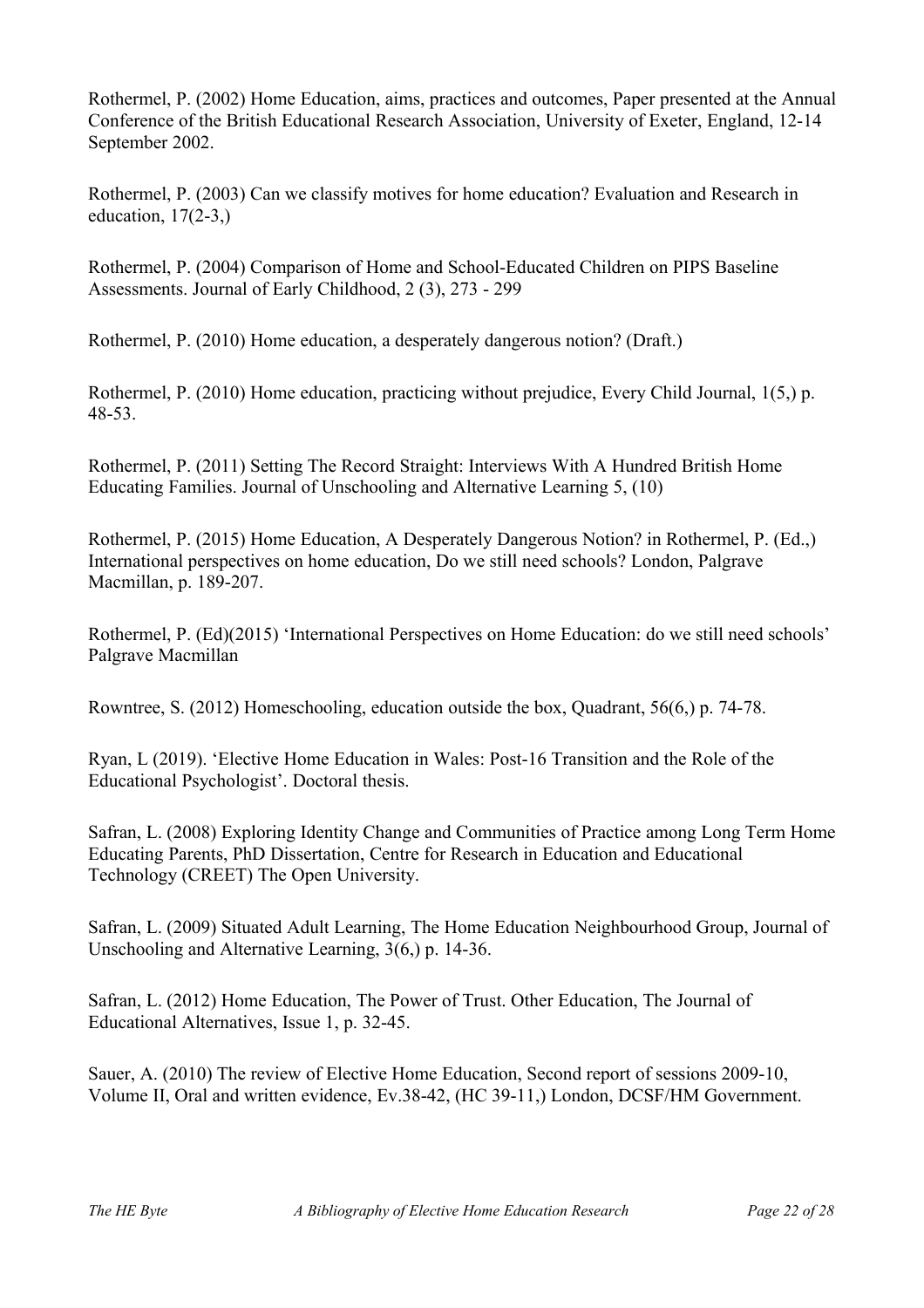Sauer, A. (2013) Education Committee Support for Home Education, Fifth Report of session 2012- 13. Volume 1 Report, together with formal minutes, oral and written evidence, 18 December 2012, London, HM Government.

Sauer, A. (2016) Home Educators Support Forum (Online forum comment) Message posted 16 August 2016 to<https://www.facebook.com/groups/289232119524989>

Secretary of State for Children, Schools and Families (2009) Elective Home Education, Hansard, 11 June 2009, (Column 44-45WS.)

Schlager, M., Fusco, J. and Schank, P. (2002) Evolution of an online education community of practice, in Renninger, K.A. and Shumar, W. (Eds.,) Building virtual communities: Learning and change in cyberspace, NY: Cambridge University Press, p. 158.

Sellgren, K. (2010) More Home Education Information Needed, Say Inspectors, BBC News 17 June, [online]<http://www.bbc.co.uk/news/10332680>(accessed November 2014).

Sidebotham, P., Brandon, M., Bailey, S., Belderson, P., Dodsworth. J., Garstang, J., Harrison, E., Retzer, A. and Sorensen, P. (2016) Pathways to harm, pathways to protection, a triennial analysis of serious case reviews 2011 to 2014, Final report, May 2016, London, DfE.

Shyers, L. (1992) Comparison of Social Adjustment Between Home and Traditionally Schooled Students, Unpublished Doctoral Dissertation, University of Florida's College of Education, <https://ia800307.us.archive.org/16/items/comparisonofsoci00shye/comparisonofsoci00shye.pdf>

Smith. E and Nelson, J. (2015) Using the Opinions and Lifestyle Survey to examine the prevalence and characteristics of families who home educate in the UK. Educational Studies, 2015 Vol. 41, No. 3, 312–325. [Online} Available from: <https://www.tandfonline.com/doi/abs/10.1080/03055698.2015.1005577?journalCode=ceds20>

Soley, C. (2017) Are the kids alright? Labour Lords posted 24 November 2017, [http://www.labourlords.org.uk/are\\_the\\_kids\\_alright](http://www.labourlords.org.uk/are_the_kids_alright)

Soley, C. (2018) Home-schooled children need better protection, London, The Times, 1 February 2018, [https://www.thetimes.co.uk/article/home-schooled-children-need-better-protection-](https://www.thetimes.co.uk/article/home-schooled-children-need-better-protection-775g27szc)[775g27szc](https://www.thetimes.co.uk/article/home-schooled-children-need-better-protection-775g27szc)

Sperling, J. (2015) Home Education and the European Convention of Human Rights, in Rothermel, P. (Ed.,) International Perspectives on Home Education: Do we still need schools, London, Palgrave Macmillian, p. 179-189.

Spiegler, T. (2003) Home education in Germany: an overview of the contemporary situation, Evaluation and Research in Education, 17(2/3,) p. 179–190.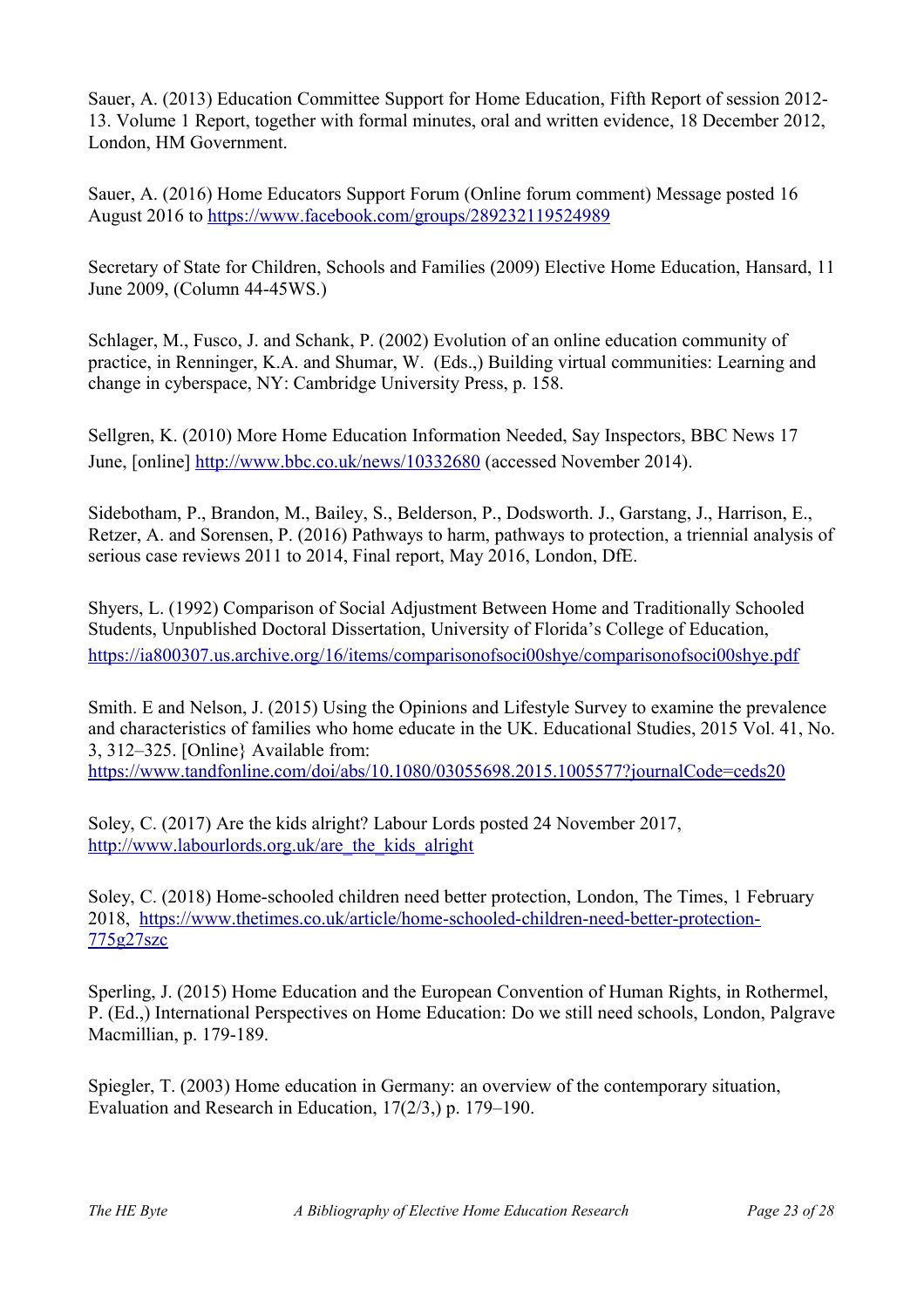Spiegler, T. (2009) Why state sanctions fail to deter home education, An analysis of home education in Germany and its implications for home education policies, School Field, 7(3,) p. 297- 309.

Spiegler, T. (2010) 'Parents' motives for home education: The influence of methodological design and social context International Electronic Journal of Elementary Education, 01 October 2010, Vol.3(1), pp.57-70

Stafford, B. (2012) Bad evidence: the curious case of the Review of Elective Home Education in England, Evidence and Policy, 8(3.)

Stanford, S. (2010) 'Speaking Back' to Fear, Responding to the Moral Dilemmas of Risk in Social Work Practice, British Journal of Social Work, 40, p. 1065–80.

Stuart, G. (2010) Education Select Committee Chairman's Statement on OFSTED Home Education Report, Press Release 17 June 2010, https://cnes4education.wordpress.com/category/homeeducation

Stuart, G. (2010a) OFSTEDs Home Education Report is Seriously Flawed, Press Release June 17th 2010, [http://www.personalisededucationnow.org.uk/2010/06/28/ofsted-home-education-report](http://www.personalisededucationnow.org.uk/2010/06/28/ofsted-home-education-report-seriously-flawed-says-graham-stuart-mp)[seriously-flawed-says-graham-stuart-mp](http://www.personalisededucationnow.org.uk/2010/06/28/ofsted-home-education-report-seriously-flawed-says-graham-stuart-mp)

Stuart, G. (2014) Published letter to Elizabeth Spearman, Tri Borough Head of ACE, Westminster City Council, from Graham Stuart MP, Chairman Education Select Committee and All Party Parliamentary Group on Home Education, 8 May 2014, https://www.grahamstuart.com/wpcontent/uploads/2014/05/Redacted-letter-to-Elizabeth-Spearman-RE-Tri-Borough-Elective-Home-Edu-.pdf

Stuart, G. (2014a) letter to Councillor Chalkley, Westminster City Council, from Graham Stuart MP, Chairman Education Select Committee and All Party Parliamentary Group on Home Education, 31 July 2014, available at<http://edyourself.org/articles/LAletters.php#12>

Stuart, G. (2014b) Published letter to Graham Farrant, Chief Executive, Thurrock Council, from Graham Stuart MP, Chairman Education Select Committee and All Party Parliamentary Group on Home Education, 13 October 2014, [https://www.grahamstuart.com/wp](https://www.grahamstuart.com/wp-content/uploads/2014/10/Thurrock1.pdf)[content/uploads/2014/10/Thurrock1.pdf](https://www.grahamstuart.com/wp-content/uploads/2014/10/Thurrock1.pdf)

Swaine, L. (2012) The False Right to Autonomy in education. Educational Theory, Vol 62,1.

Taylor, L.A. and Petrie, A.J. (2000) Home Education Regulations in Europe and Recent UK. Research, Peabody Journal of Education, 75(1/2,) p. 49–70.

Thomas, A. (1992) Individualized teaching", Oxford Review of Education, 18, pp. 59-74.

Thomas, A. (1994) Conversational Learning, Oxford Review of Education, 1994, 20, pp. 131-142.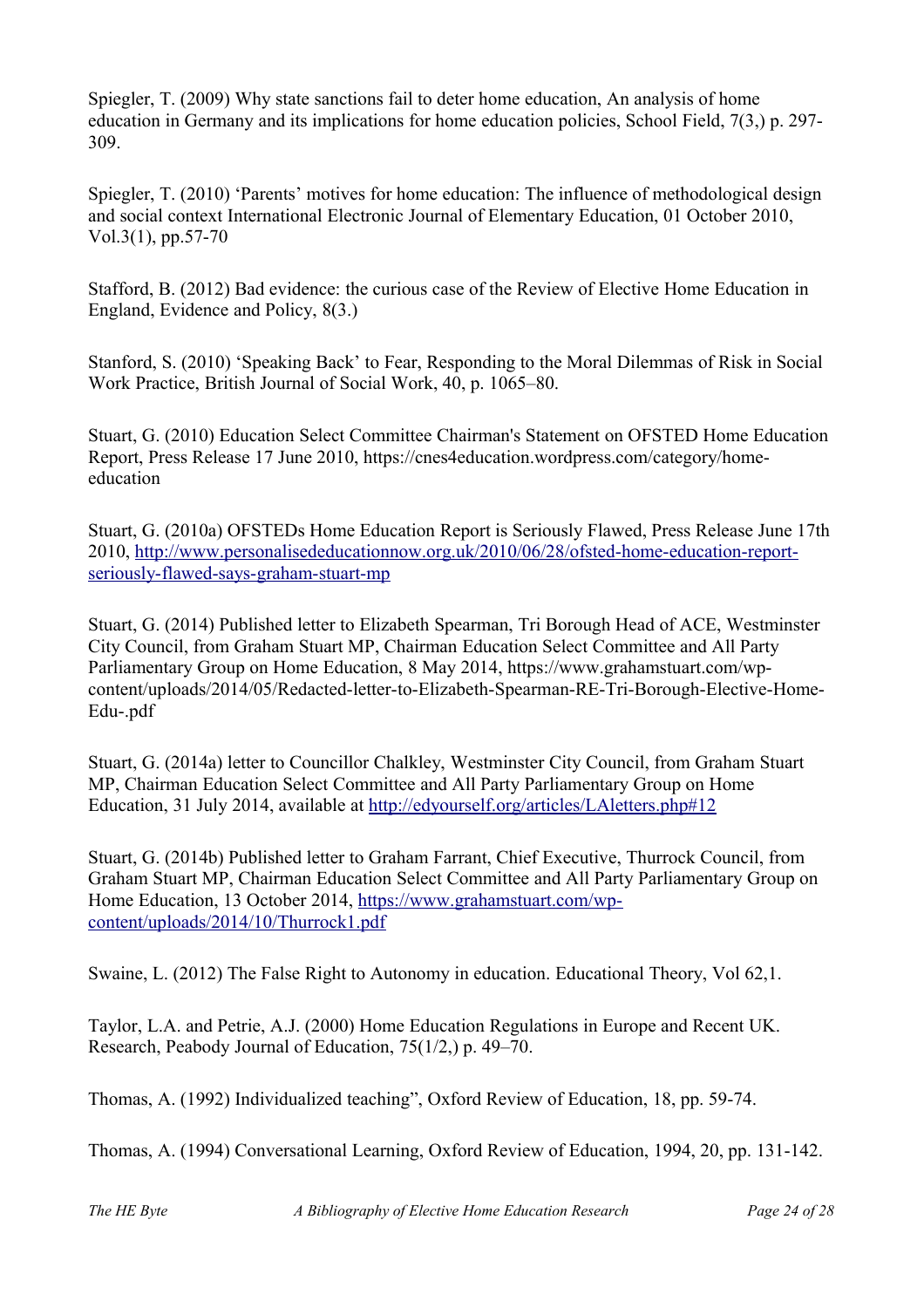Thomas, A. (1998) Educating Children at Home, London, Cassell. (translated into German "Bildung zu Haus: ein sinnvolle alternative, Tologo Verlag, Leipzig)

Thomas, A. and Pattison, H. (2008) How Children Learn at Home, Education Review//Reseñas Educativas,<http://edrev.asu.edu/index.php/ER/article/view/1085>

Thomas, A. (2005) "Informal learning". In: Hancock, R. & Collins, J. (Eds) Primary Teaching Assistants: Learners and Learning, (2005) London, Open University Press

Thomas, A. (2006) "What home educating parents can teach the world about the nature of learning". In: Barson, L.S. (Ed) Learner managed learning and home education: a European Perspective Nottingham, Educational Heretics Press.

Thomas, A. (2009) Que pueden ensenar al mundo las familias que educan en casa sobre la naturaleza del aprendizaje? In: Educacion en casa dia a dia, Editorial Obstare, Tenerife

Thomas, A. and Pattison, H. (2009) Memorandum submitted by Dr Alan Thomas and Harriet Pattison, Uncorrected Evidence to Children, Schools and Families Committee Inquiry into the Badman Review,

[www.publications.parliament.uk/pa.cm200809/cmselect/cmchilsch/memo/elehomed/me1602.htm](http://www.publications.parliament.uk/pa.cm200809/cmselect/cmchilsch/memo/elehomed/me1602.htm)

Thomas, A. and Pattison, H. (2010) Home education, precious, not dangerous, London, The Guardian, 28 July 2010, [https://www.theguardian.com/commentisfree/2010/jul/28/home-education](https://www.theguardian.com/commentisfree/2010/jul/28/home-education-khyra-ishaq-naive)[khyra-ishaq-naive](https://www.theguardian.com/commentisfree/2010/jul/28/home-education-khyra-ishaq-naive)

Thomas, A. and Pattison, H. (2013) Informal home education: philosophical aspirations put into practice. Studies in Philosophy and Education, 32 (2).

Thomas, A. (2013) Autonomous and Informal Education Under Threat: Summerhill, UK, Sudbury Schools in The Netherlands and Home Education. Other Education 2 75-77

Thomas, A. & Lowe, J. (2013) "Learning at home is not like learning at school" In: Cable, C. Eyres, I. Hancock, R. and Stacey M. Eds. Primary Teaching Assistants: curriculum in context. Routledge: London.

Thomas, A. & Pattison, H. (2013) "Home education and informal learning" In: Hancock, R. Collins, J. and Stacey M. Eds. Primary Teaching Assistants: learners and learning. Routledge: London.

Thomas, A and Pattison, H (2013) (French translation of How Children Learn at Home) A l'ecole de la vie, les apprentissages informels sous le regard des sciences de l'éducation Editions L'Instant Present, Paris

Thomas, A. & Pattison, H. (2015) "Informal home education and the development of literacy" In: P.Rotherrmel (Ed): Intercultural perspectives on home based education. Palgrave Macmillan.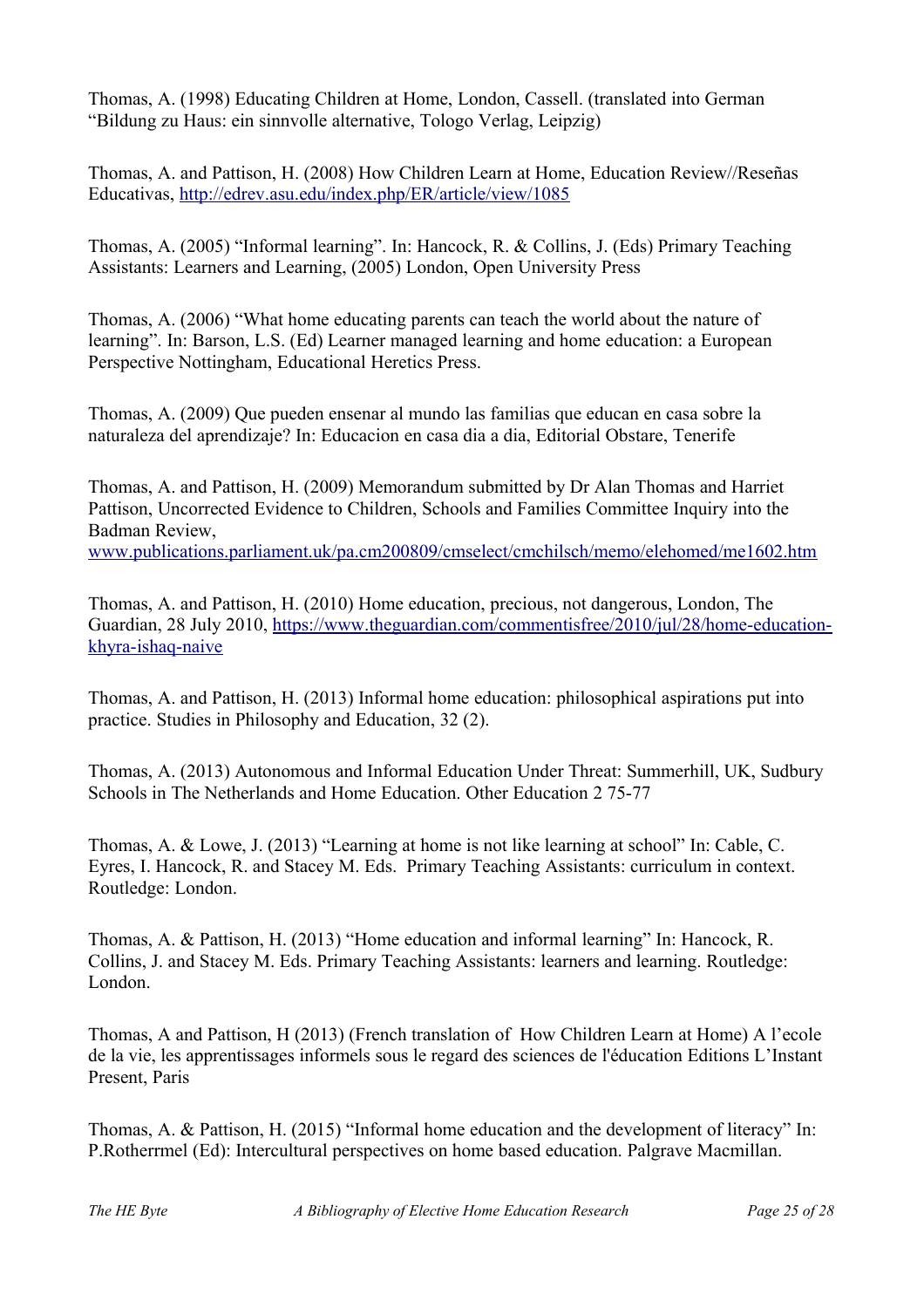Thomas, A. (2016) Learning to read at home: an historical introduction In: H.Pattison: Rethinking Literacy:

Thomas, A and Pattison, H (2016) Informelles Lernen (German translation of How Children Learn at Home) Leipzig: Tologo Verlag

Traxler, C. R. (2015). 'The most democratic school of them all: Why the Sudbury model of education should be taken seriously'. Schools, 12(2), 271-296. [Online] Available from: <https://www.journals.uchicago.edu/doi/full/10.1086/683220>

Truss, E. (2014) written response from Elizabeth Truss MP, Parliamentary Under Secretary of State for Education and Childcare, to Graham Stuart MP, 10 June 2014, 2014 [https://www.grahamstuart.com/wp-content/uploads/2014/06/Elizabeth-Truss-MP-TriBorough-and-](https://www.grahamstuart.com/wp-content/uploads/2014/06/Elizabeth-Truss-MP-TriBorough-and-Hackney-council.pdf)[Hackney-council.pdf](https://www.grahamstuart.com/wp-content/uploads/2014/06/Elizabeth-Truss-MP-TriBorough-and-Hackney-council.pdf)

Turner, C. (2018) Ministers urged to close loophole which saw 50,000 children go 'missing' from education last year, 27 January 2018 , London, The Telegraph, [http://www.telegraph.co.uk/education/2018/01/27/ministers-urged-close-loophole-saw-50000](http://www.telegraph.co.uk/education/2018/01/27/ministers-urged-close-loophole-saw-50000-children-go-missing) [children-go-missing](http://www.telegraph.co.uk/education/2018/01/27/ministers-urged-close-loophole-saw-50000-children-go-missing)

Tweedie Regina v Surrey Quarter Sessions Appeals Committee ex parte Tweedie (1963) QBD 61 LGR 464.

Villalba, C.M. (2009) Home-based education in Sweden, Local variations in forms of regulation, School Field, 7(3,) p. 277-296.

United Nations (1989) The UN Convention on the Rights of the Child.

United Nations (1999) Commission on Human Rights, Statement by Special Rapporteur on the Right to Education, 8 April 1999.

Universal Declaration of Human Rights (1948)

Unnamed Local Safeguarding Child Board (2013) Family W, A Report into the case as it relates to the Law relating to Home Education.

Unnamed Local Safeguarding Child Board (2013a) Family W, the Executive Summary of a Serious Case Review, 5 June 2013.

Unnamed Local Safeguarding Children Board (2013b) Family W, a Serious Case Review (full overview report,) Published by Association of Independent LSCB Chairs.

Warrell, H. (2017) Under-15s account for quarter of UK counter-terror referrals, London, The Financial Times, 9 November 2017, [https://www.ft.com/content/5eac745e-c541-11e7-b2bb-](https://www.ft.com/content/5eac745e-c541-11e7-b2bb-322b2cb39656)[322b2cb39656](https://www.ft.com/content/5eac745e-c541-11e7-b2bb-322b2cb39656)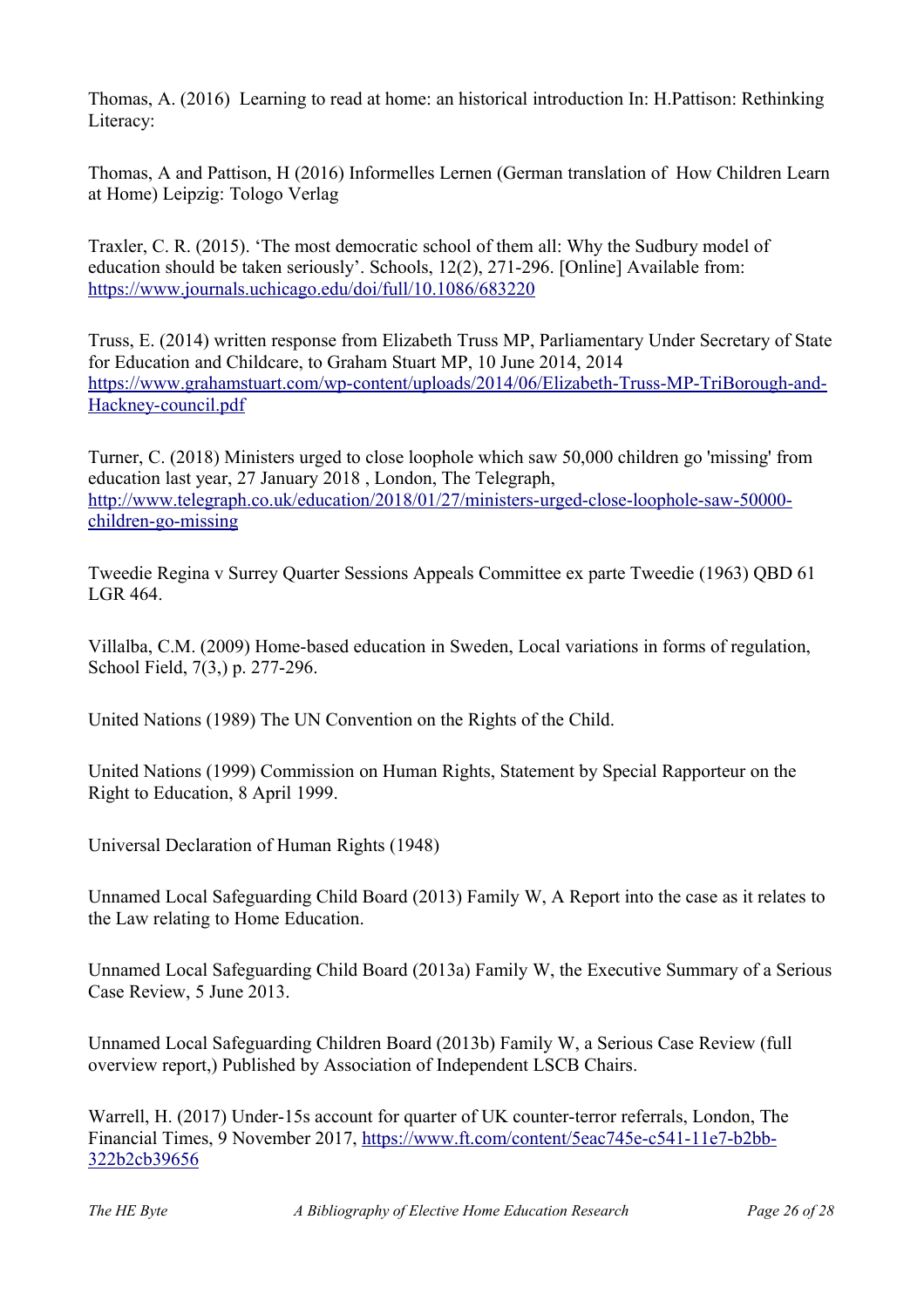Webb, J. (1989) Home-based education, some aspects of its practice and consequences, Doctoral Thesis, The Open University.

Webb, J. (1990) Children Learning at Home, London, The Falmer Press.

Webb, J. (1999) Those Unschooled Minds, Nottingham, Educational Heretics Press.

Wheatley, K. (2013). 'How unschoolers can help to end traditional reading instruction'. Journal of Unschooling and Alternative Learning, 7(13) 1-27. [Online] Available from: <http://jual.nipissingu.ca/wp-content/uploads/sites/25/2014/06/v71131.pdf>

Whitehead, J. W. & Crow, A. I. (1993) Home education: Rights and reasons, Wheaton, Crossway Books.

Wilhelm, G. M. and Firmin, M. W. (2009) Historical and Contemporary Developments in Home School Education. Journal of Research on Christian Education, v18 n3 p303-315 2009 [Online] Available from:<https://eric.ed.gov/?id=EJ870612>

Wilshaw, M. (2015) letter to Secretary of State for Education, Nicky Morgan MP, 10 November 2015,

[https://www.gov.uk/government/uploads/system/uploads/attachment\\_data/file/475553/Advice\\_lette](https://www.gov.uk/government/uploads/system/uploads/attachment_data/file/475553/Advice_letter_from_Sir_Michael_Wilshaw_Her_Majesty_s_Chief_Inspector_on_unregistered_schools.pdf) [r\\_from\\_Sir\\_Michael\\_Wilshaw\\_Her\\_Majesty\\_s\\_Chief\\_Inspector\\_on\\_unregistered\\_schools.pdf](https://www.gov.uk/government/uploads/system/uploads/attachment_data/file/475553/Advice_letter_from_Sir_Michael_Wilshaw_Her_Majesty_s_Chief_Inspector_on_unregistered_schools.pdf)

Winstanley, C. (2009) Too cool for school? Gifted children and homeschooling, School Field, 7(3,) p. 347-362.

Wood, A. (2016) The Wood Report, a review of the role and functions of Local Safeguarding Children Boards, March 2016, London, DfE.

Wood, M. and Featherstone, R. (2017) Briefing on Home Education Regarding the House of Lords Bill H11 2017, Shrewsbury, Home Education UK and Educational Heretics Press.

Woolf, J. (1985) Reported as R v Secretary of State for Education and Science, ex parte Talmud Torah Machzikei Hadass School Trust (1985) Law Report in The Times, London, 12 April 1985.

Working Together to Safeguard Children (2015) London, HM Government.

Wray, A and Thomas, A (2012) Home education and school refusal Journal of Unschooling and Alternative Learning, 01 October 2012, Vol.7(13), pp.62-83

Wright Stuff (2011) Channel Five, Broadcast 24 November 2011, <http://www.channel5.com/shows/the-wright-stuff/episodes/episode-223-15>